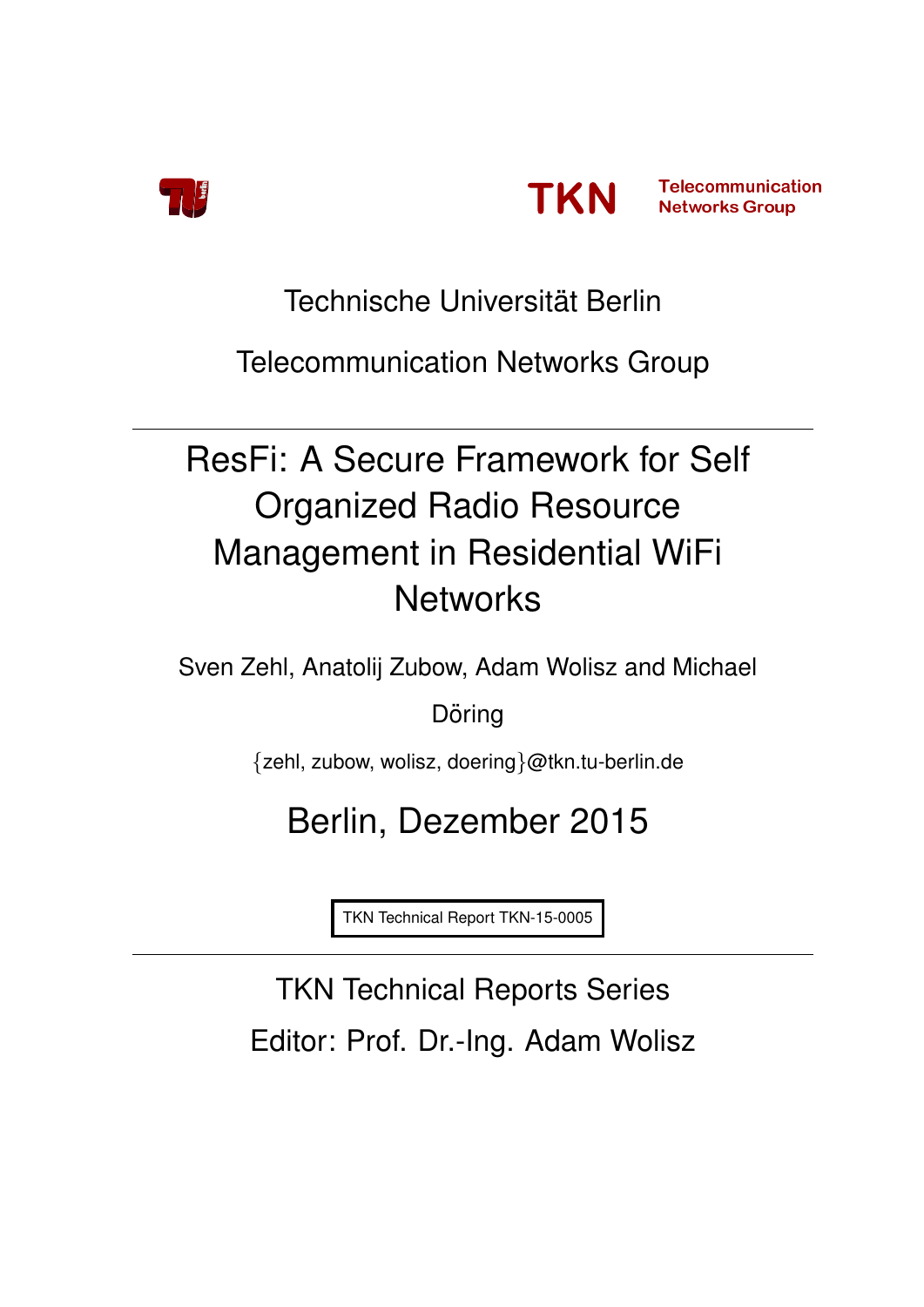#### **Abstract**

In dense deployments of residential WiFi networks individual users suffer performance degradation due to both contention and interference. While Radio Resource Management (RRM) is known to mitigate this effects its application in residential WiFi networks being by nature unplanned and individually managed creates a big challenge.

We propose ResFi - a framework supporting creation of RRM functionality in legacy deployments. The radio interfaces are used for efficient discovery of adjacent APs and as a side-channel to establish a secure communication among the individual Access Point Management Applications within a neighborhood over the wired Internet backbone.

We have implemented a prototype of ResFi and studied its performance in our testbed. As a showcase we have implemented various RRM applications among others a distributed channel assignment algorithm using ResFi. ResFi is provided to the community as open source.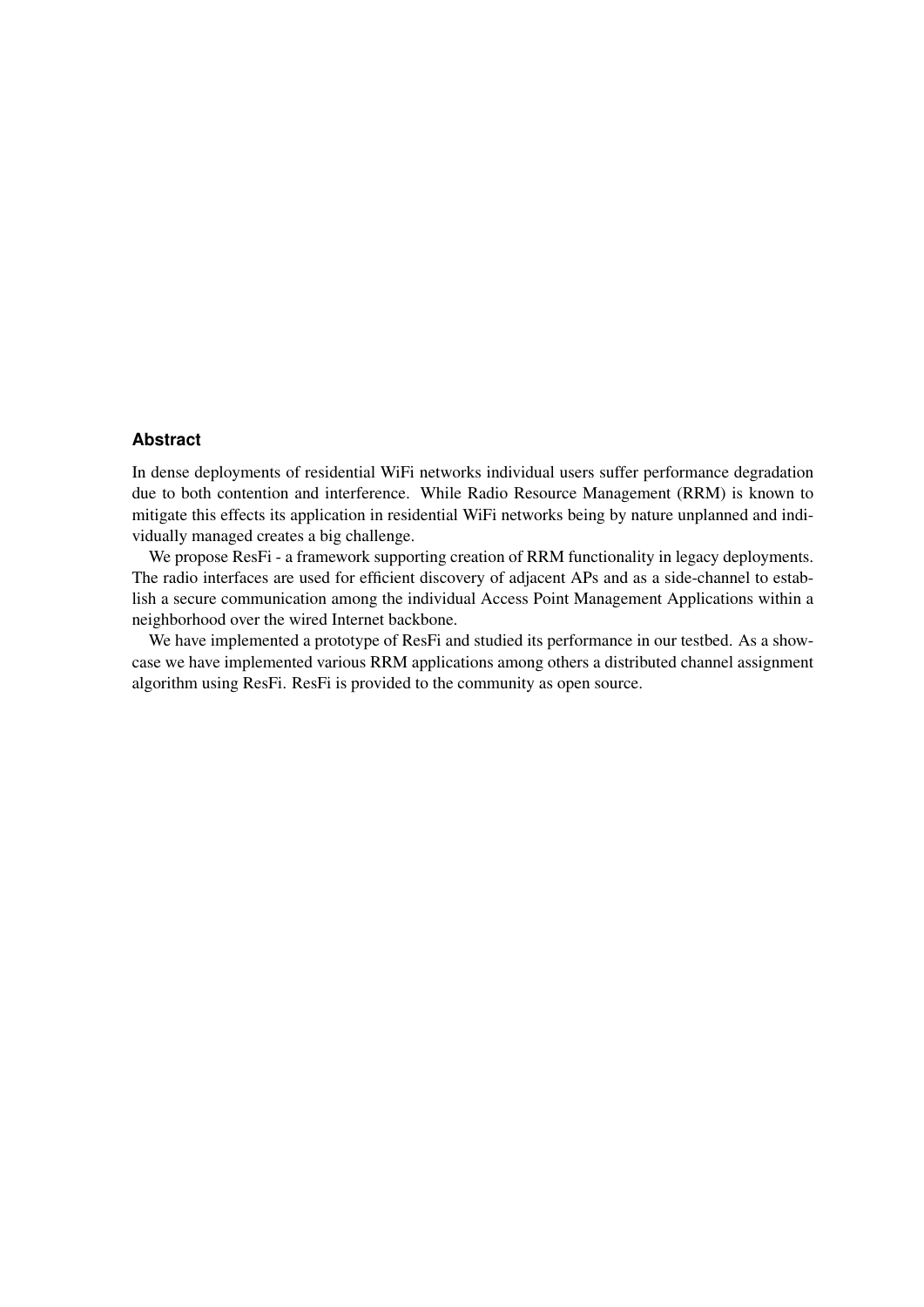# **Contents**

| 1 | Introduction                                                                                                                                                              |                                              |  |  |  |  |  |
|---|---------------------------------------------------------------------------------------------------------------------------------------------------------------------------|----------------------------------------------|--|--|--|--|--|
| 2 | <b>Related Work</b>                                                                                                                                                       |                                              |  |  |  |  |  |
| 3 | IEEE 802.11 Primer<br>3.1<br>3.1.1<br>3.1.2<br>3.2                                                                                                                        | 9<br>9<br>9<br>9<br>9                        |  |  |  |  |  |
| 4 | <b>ResFi Design Principles</b><br>4.1<br>4.2<br>4.3<br>Thread: Eavesdropping or man in the middle attack on the wired control channel<br>4.3.1<br>4.3.2<br>4.3.3<br>4.3.4 | 10<br>10<br>10<br>12<br>12<br>12<br>12<br>13 |  |  |  |  |  |
| 5 | ResFi - Detailed Specification<br>5.1<br>5.1.1<br>5.1.2<br>5.1.3<br>5.1.4<br>5.2<br>5.3                                                                                   | 14<br>14<br>14<br>15<br>16<br>16<br>16<br>16 |  |  |  |  |  |
| 6 | <b>ResFi-Implementation Details</b><br>6.1<br>6.2<br>6.3                                                                                                                  | 18<br>18<br>18<br>19                         |  |  |  |  |  |
| 7 | <b>ResFi Mininet Emulation</b>                                                                                                                                            | 21                                           |  |  |  |  |  |
| 8 | <b>ResFi Application Examples</b><br>8.1<br>8.2<br>8.3                                                                                                                    | 22<br>22<br>22<br>22                         |  |  |  |  |  |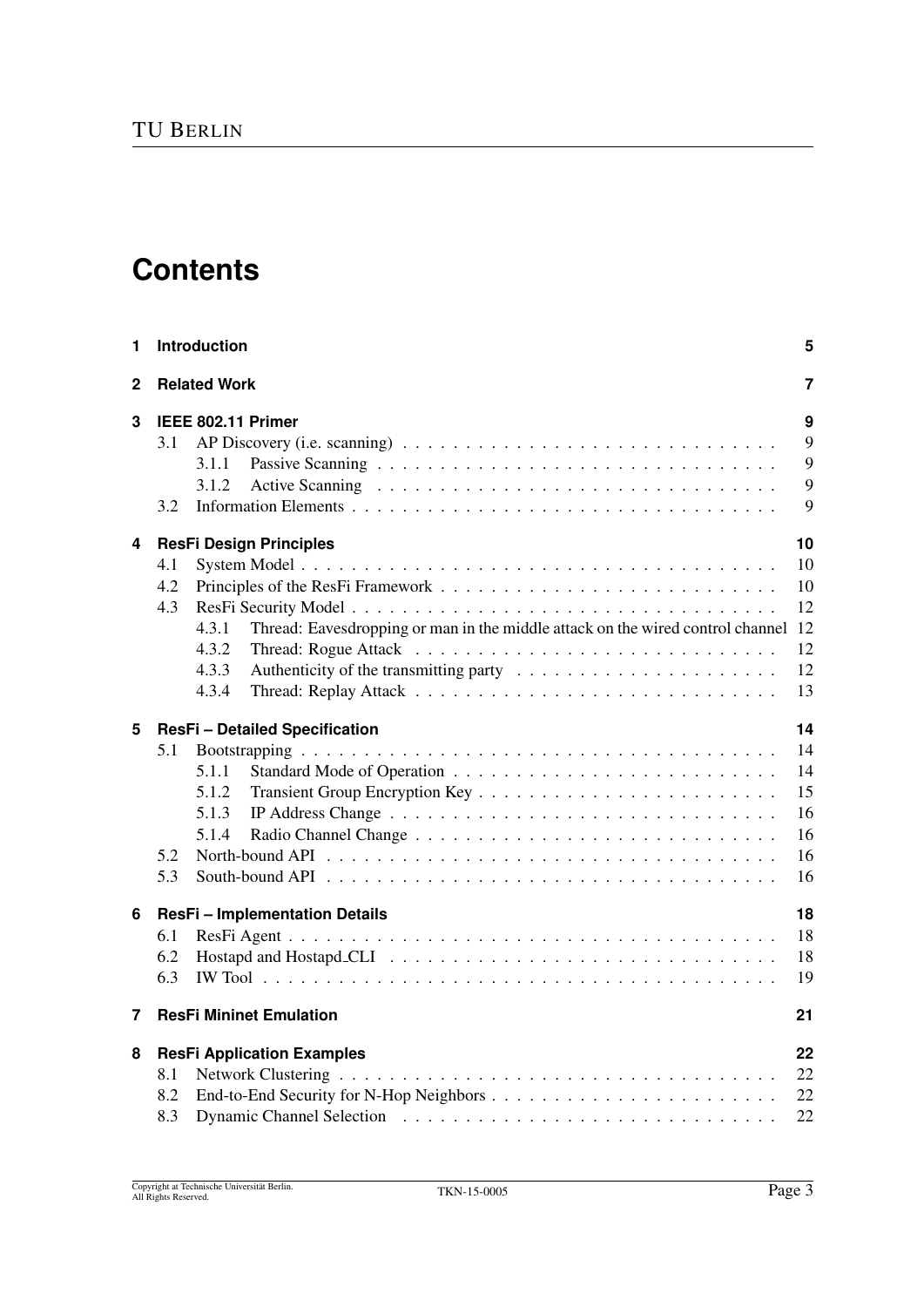### TU BERLIN

|   | 8.6 |                   | Virtual Access Points (VAP) $\ldots \ldots \ldots \ldots \ldots \ldots \ldots \ldots \ldots \ldots \ldots$<br>Client STA Handover for Load Balancing and Mobility Support | 24 |
|---|-----|-------------------|---------------------------------------------------------------------------------------------------------------------------------------------------------------------------|----|
| 9 |     | <b>Evaluation</b> |                                                                                                                                                                           | 25 |
|   | 9.1 |                   |                                                                                                                                                                           | 25 |
|   |     | 9.1.1             |                                                                                                                                                                           | 25 |
|   |     | 912               |                                                                                                                                                                           | 25 |
|   | 9.2 |                   |                                                                                                                                                                           | 26 |
|   |     | 9.2.1             |                                                                                                                                                                           | 26 |
|   |     |                   |                                                                                                                                                                           | 27 |
|   |     |                   |                                                                                                                                                                           | 28 |
|   |     | 9.2.2             |                                                                                                                                                                           | 28 |
|   | 9.3 |                   |                                                                                                                                                                           | 29 |
|   |     | 9.3.1             |                                                                                                                                                                           | 29 |
|   |     | 9.3.2             |                                                                                                                                                                           | 29 |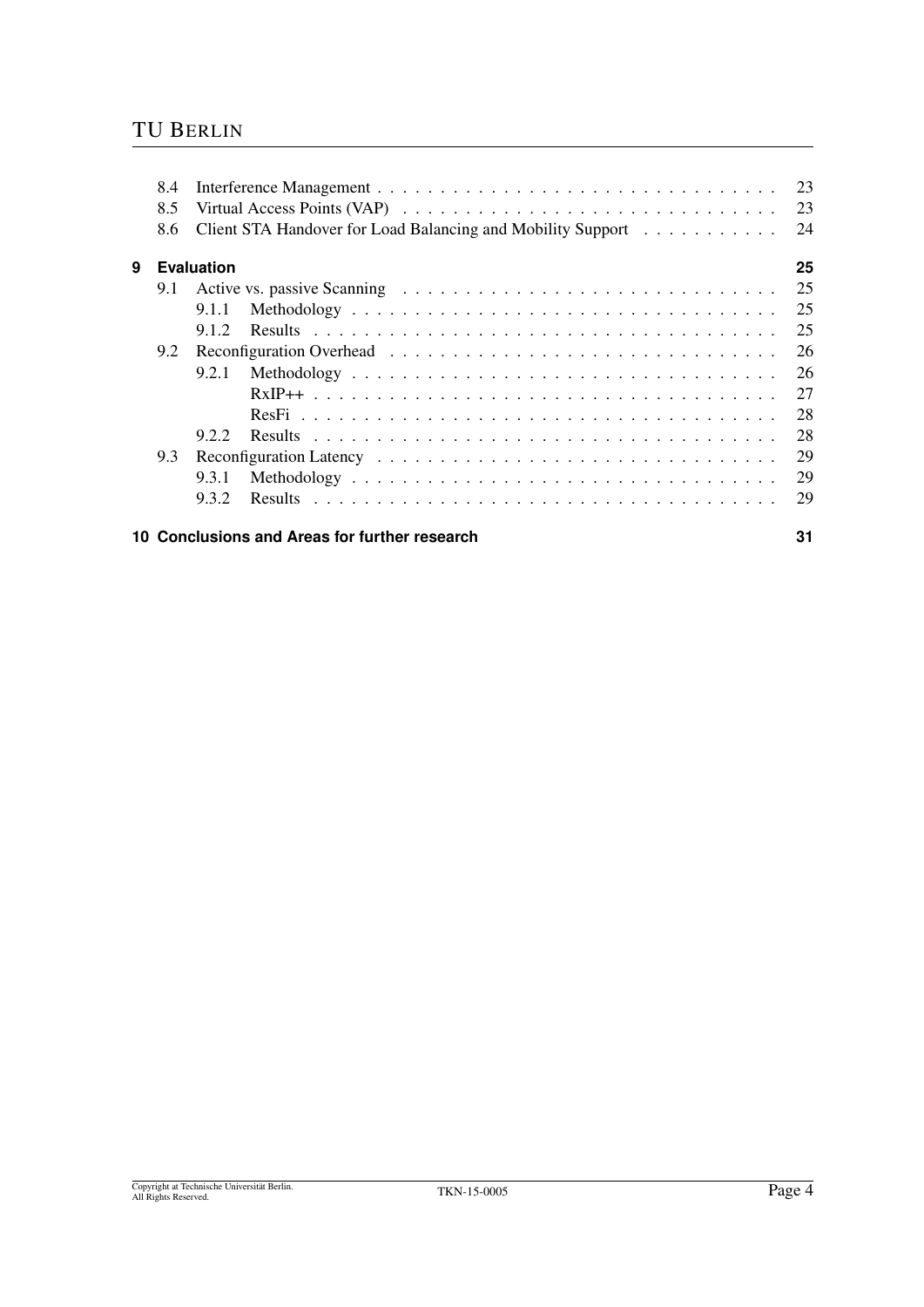# **Chapter 1 Introduction**

In recent years we have seen a rapid growth in the use of wireless devices such as laptops, tablets and smart phones in all environments e.g., enterprise and homes. Especially, the IEEE 802.11 (WiFi) wireless technology gained lot of popularity as a comfortable way to connect a multitude of devices. As applications like mobile HD video  $&$  cloud storage require high QoS, dense deployments of wireless technologies observed nowadays cause performance issues due to high contention and interference within the limited set of radio frequencies. In enterprise networks remaining within a single administrative domain this issue is commonly solved by installing a centralized controller which manages the usage radio resources by all APs [18, 28]. The performance of this controller depends on the scope of information used – this is at least the sum of the traffic and channel usage observations by all the APs but gradually a trend to use also information provided by the end systems (using e.g. 802.11k) becomes also visible. It has been widely demonstrated that the coordinated usage of radio resources has led to very significant improvement of the QoS, and in fact it is a fundamental condition to achieve satisfactory QoS in dense, heavily used environments. In contrast apartment house deployments usually consist of multiple autonomous APs remaining under administration of individual users. Indeed, each AP is usually installed by a resident who due to lack of technical skills attempts to minimize the configuration effort. While in the past this led to the well known phenomenon of using mostly the single, pre-set channel, manufacturers started increasing the scope of self-configuration functions provided. The scope of this self-configuration is, however, still limited to functions depending exclusively on local observations within this AP and local controls. In the residential deployment the individual APs - even located in close proximity do not have a direct way to enter an organized information exchange and negotiations. In addition the usual consumer electronic devices expected in an apartment usually do not support management features like those provided by 802.11k, so that no additional information from them can be obtained.

In this paper we present ResFi - a set of basic self configuration functionalities enabling radio resource management in residential WiFi. ResFi offers the following functionalities:

- 1. Discovery of the immediate neighborhood any active APs within the radio coverage.
- 2. Setting up secured point-to-point control channels between any pair of immediate neighbors over the wired Internet backbone.
- 3. Exchange of N-hop neighborhood information and continuous monitoring of the neighborhood using the above channels.

ResFi is specified and implemented in form of platform independent source code which can be used on top of the legacy APs. Up to our best knowledge this is a first attempt to suggest such a platform. We believe that this set of basic function creates a good foundation to develop management application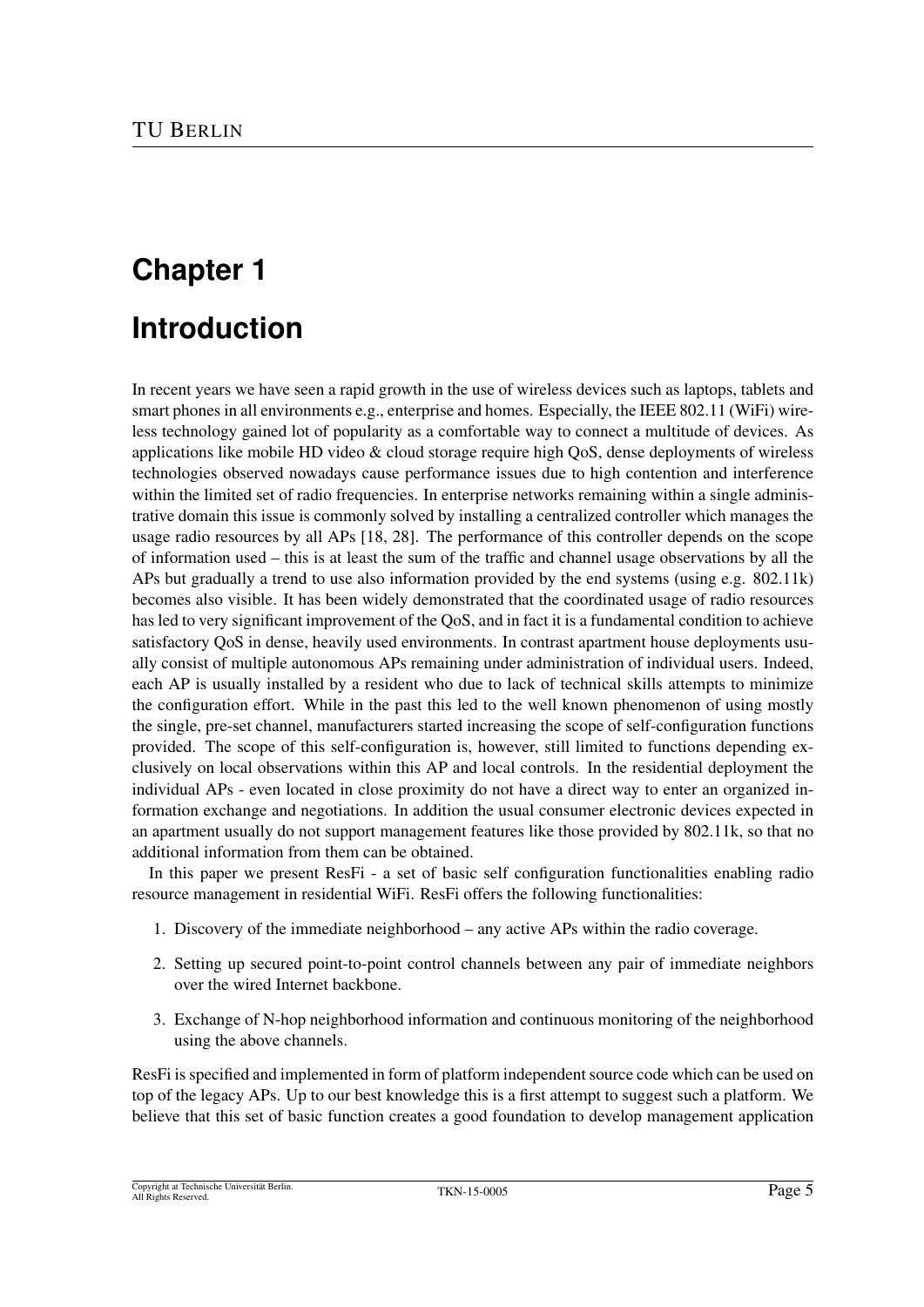algorithms which itself is explicitly a NON goal of this paper. As a proof of concept we provide however

- A description, implementation and evaluation of a simple distributed AP channel assignment algorithm.
- A description, implementation and evaluation of a simple distributed clustering algorithm to show how one could select a group of access point subjects to joint RRM.

The performance of the proposed approach is evaluated by means of experiments in a real testbed. Moreover, we provide an emulation in Mininet [16] which gives the developer an easy way to test own algorithms before deploying them in a real testbed. Finally ResFi is provided to the community as open source under GPL license on Github https://github.com/resfi.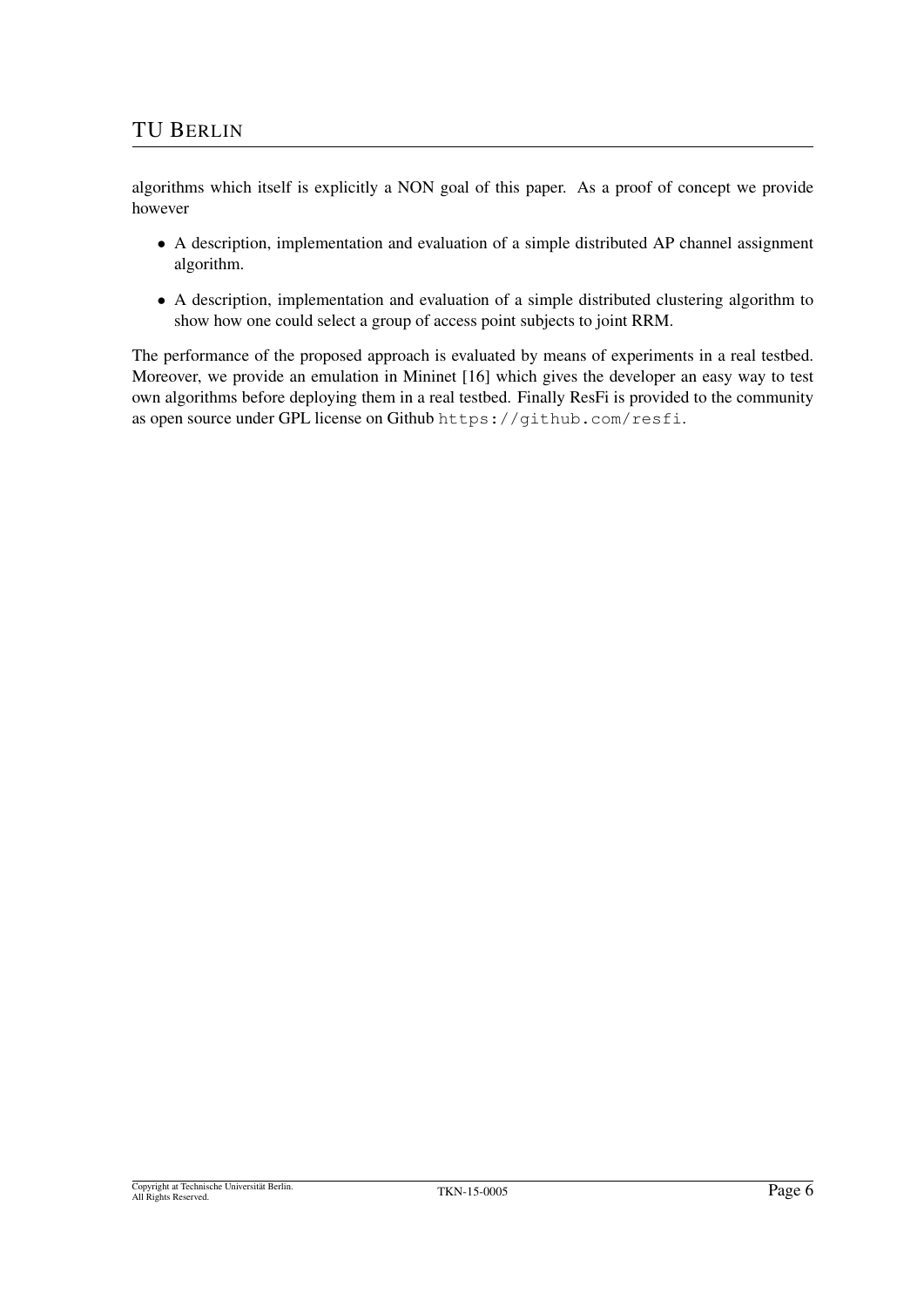# **Related Work**

WiFi enterprise networks are already widely deployed in companies, universities and public spaces like airports and fairgrounds. Commercial enterprise WiFi solutions mostly feature a centralized controller which performs RRM for all attached APs. For example the widespread CISCO solution [5] works as follows: each of the APs sends periodically on all the radio channels "neighbor search" messages including the Internet protocol address of their responsible controller and the identifier of the group they belong to within this controller. Neighboring APs forward the received "neighbor search" message including their own AP identifier to their responsible controller (frequently via the wired control connection). This enables the controller to build a hearing map, group APs in RRM groups or to elect a leader controller for the RRM process. Distributed approaches are less frequent - e.g. Aerohive [20] uses a classical distributed leader election algorithm for RF channel assignment. If a newly started AP discovers other APs on his RF channel, it advertises its neighbor count via the wireless channel while listening for the advertisment of the other APs. Finally the AP with the most neighbors wins the right to use the channel. All others switch to the next RF channel and the aforementioned procedure repeats.

Different options to optimize the RRM in enterprise WiFi networks have been addressed in research papers. Again the use of a central controller using wireless propagation data, collected from all deployed APs [18, 19, 23, 27, 28] dominate the field. The centralized view is then used to make global decisions in terms of e.g. channel assignment. In addition, more advanced approaches also provide the possibility of load balancing and handover operations [18, 27, 28] or transmit power and rate adaption control [19].

A typical residential WiFi deployment usually consists of statically deployed APs and mobile client STAs. As the APs are not administered by a single authority but rather as each AP is independently managed by another unexperienced user, residential WiFi deployments can be assumed as chaotic [1]. The density of APs is highly correlated with the residential density and large-scale measurements [4] showed that the number of neighboring APs is relatively high in urban environments, i.e. each AP has on average around 16.8 neighboring APs in the 2.4 GHz band. In this chaotic deployment there does NOT exist a natural way to establish the information exchange between each of them. There does not exist a dedicated controller, and the skills of the "human administrator" are usually limited. Patro et al. [21] have postulated the use of a cloud-based controller for channel assignment and airtime management. They propose to run one controller per building either funded by an Internet service provider (ISP) or the building manager. Further, the interaction between the residential APs and the controller is enabled by an extended version of the OpenFlow protocol. This approach seems promising for single administered apartment houses (single ISP or single building manager) but due to the lack of an auto configuration possibility it has its difficulties for all other deployment scenarios.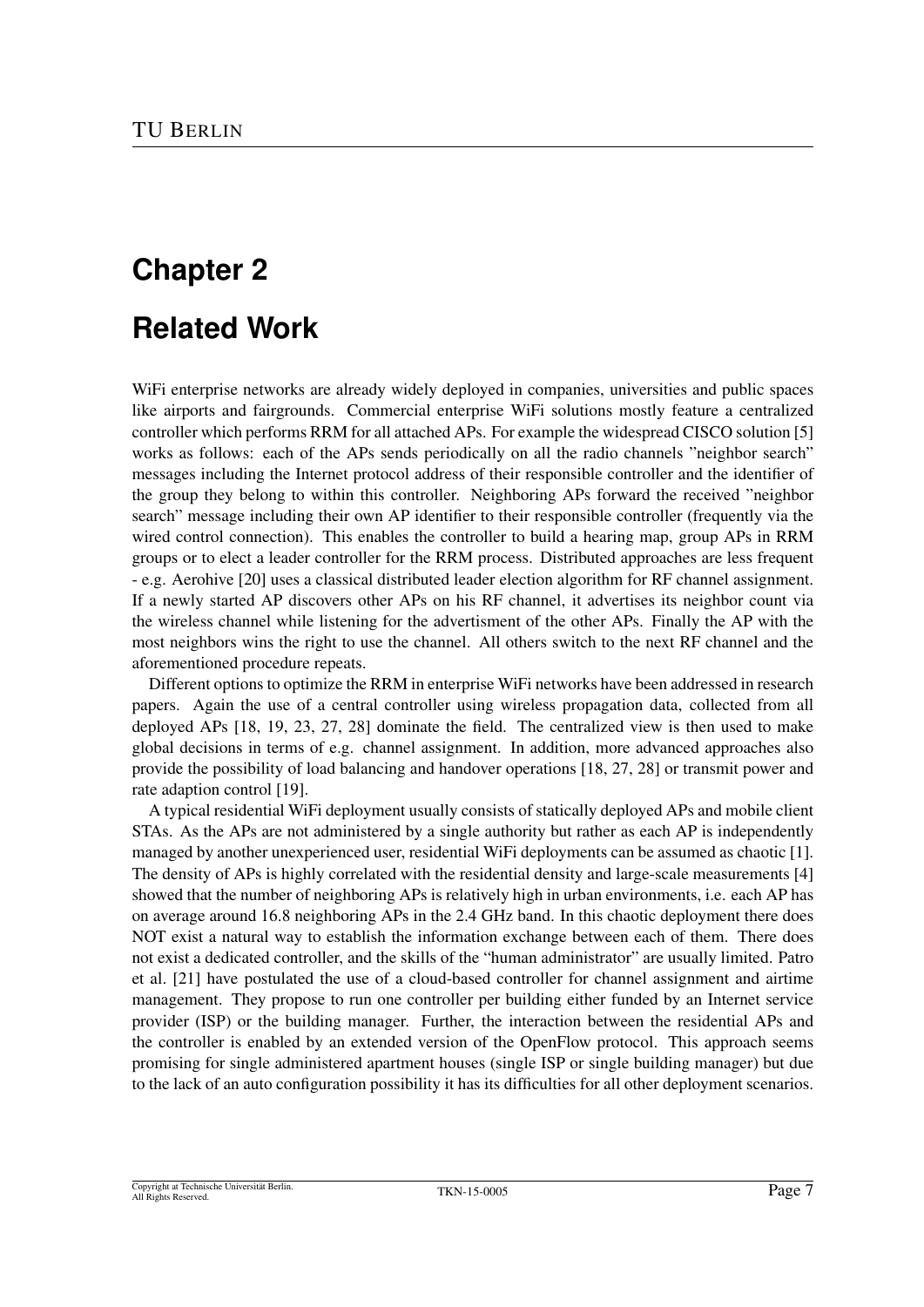#### TU BERLIN

Besides, the funding of the centralized controller and the payment of its operational costs is not easy to clarify. A controller-less solution would be favorable.

In RxIP [13] a novel approach: direct communication between neighboring APs is introduced for the first time. Each home AP transmits a globally-routable IP address through additional information embedded within the periodically broadcasted beacon frames. This allows passively listening neighbor APs to communicate with the transmitter over the wired Internet, thus featuring a P2P fashion of interaction. RxIP does not aim RRM in general but rather targets the specific use-case of hidden terminal discovery and mitigation of its effect. In dialog with its neighbors, each AP collects independently the information about potential hidden terminals related to him. Therefore the RxIP approach is by definition restricted to discovery of only those neighboring APs which use the same RF channel. Nevertheless a more global view seems to be desirable. Using large-scale measurement data from several cities Akella et al. [1] showed that end-client experience in home WiFi networks could be significantly improved by managing the transmit power in such chaotic wireless networks. Using their proposed load-sensitive rate fallback implementation (LPERF) in which transmitters reduce their transmit power even if it reduces their transmission rate, they were able to show significant throughput enhancement through interference reduction among neighboring APs in dense deployments by incorporating among others the traffic demands of neighboring APs. They did, however not provide suggestions how the relevant stations are to be selected and how should they exchange the necessary coordination information.

Finally numerous papers have addressed distributed radio resource management. For example in [8] power assignment in arbitrary wireless topologies has been assigned in a distributed way. Nevertheless none of these papers investigates specifically HOW to assure connectivity needed for information exchange among the involved nodes.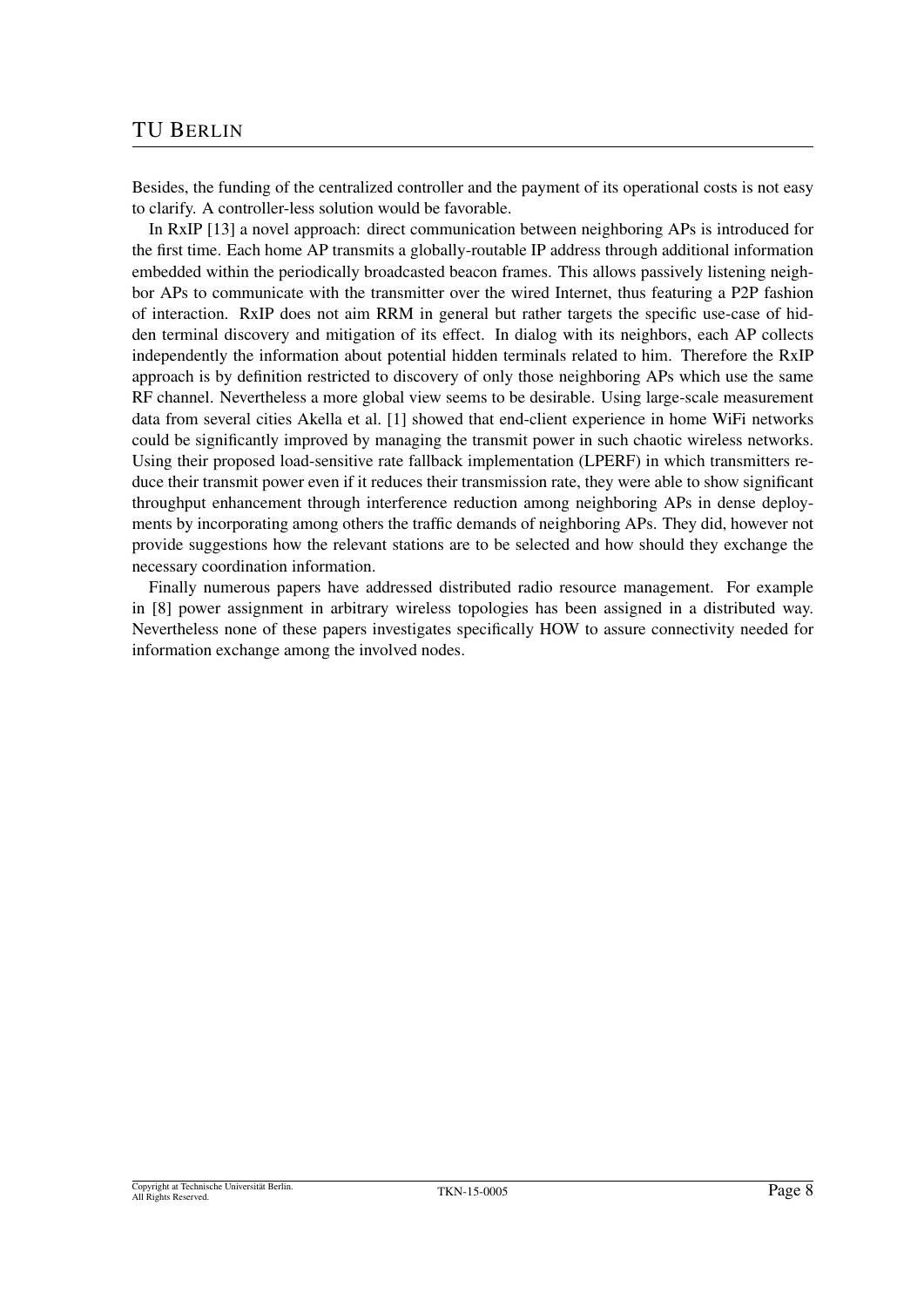# **IEEE 802.11 Primer**

This section gives a brief overview of the relevant aspects of the IEEE 802.11 standard.

### **3.1 AP Discovery (i.e. scanning)**

Two approaches are possible.

#### **3.1.1 Passive Scanning**

All IEEE 802.11 APs are broadcasting beacon frames in a fixed time interval to announce the existence of the 802.11 network. This includes advertising the Service Set Identifier (SSID) as well as all parameters needed for STAs to identify whether a connection to the network is possible. Upon activation/arrival, client STAs move to each available RF channel, listen for beacon frames, buffer the embedded information and create a map of available APs (obviously an AP can passively scan the environment in the same way). Passive scanning requires spending quite a significant time while listening to each channel! Due to security consideration APs may, however, suppress the announcement of the SSID, therefore passive scanning does NOT assure discovery of ALL available networks.

#### **3.1.2 Active Scanning**

STAs searching for 802.11 networks can send out *probe request* frames. If an AP receives a probe request with a matching SSID and suggested data rates within the scope supported by this AP, it replies with a probe response including all parameters of the normal beacon frame. Interestingly, an STA (or AP interested in his neighborhood) can use in the request frame a broadcast SSID which triggers an response from all networks which have been able to receive this request.

### **3.2 Information Elements**

Beacon, probe request and probe response frames are defined as management frames. The frame body of a management frame is built up of fixed length fields and variable length fields which are called *information elements (IE)*. In addition to the standard IE(s) which are used e.g. to transport the SSID or the supported data rates, the standard describes a specific one called *vendor specific information* and allowing to transport up to 255 bytes of custom data. We will denote this specific IE(s) as IEV.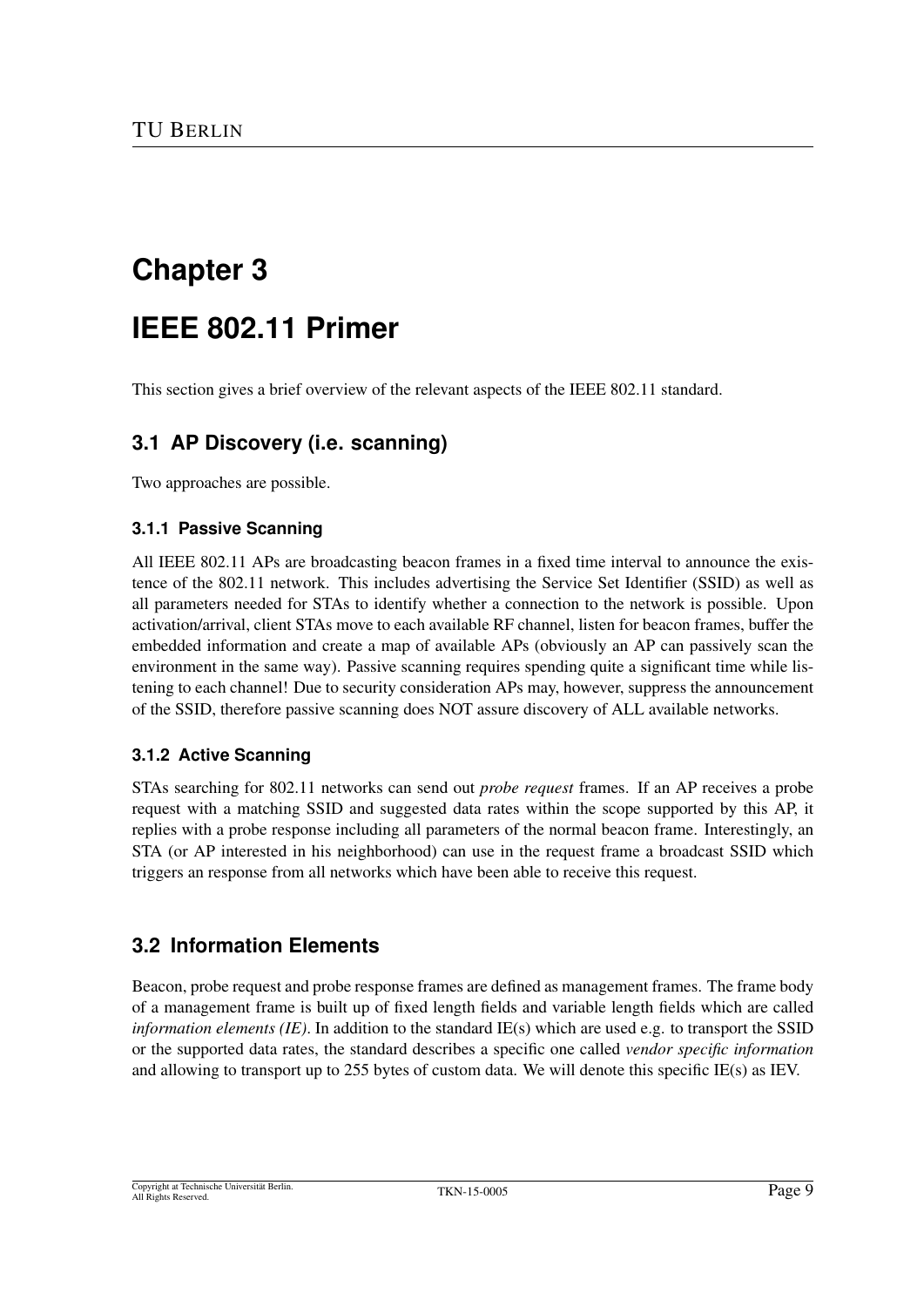# **ResFi Design Principles**

### **4.1 System Model**

Our view of the "chaotically deployed" WiFis is presented in Fig. 4.1.

Each static AP is assumed to have two network interfaces, namely, an WiFi compliant air interface used for wireless communication towards STAs and a wired broadband access interface with a globally-routable IP address to connect to the Internet usually via DSL or cable modem. As we assume DSL/cable as the wired access technology there is a significant last-mile latency on the wired link to the first hop inside the ISP's network [25].

We assume that the APs in a given neighborhood are deployed gradually (meaning they are switched on for the first time one by one), Any AP might also be switched off at any time – temporarily or for good.

We assume also that every AP is controlled by a AP management unit (APMU) which consists of several functional blocks such as client access control and operational parameter setting (like beacon interval setting). In classical deployment each AP has some - rather simplistic - local radio resource management e.g. setting of a fixed transmission channel, or simple selection of the transmission channel.

We postulate introducing in each AP a dedicated process called RRMU which is assumed to have IP connectivity over the wired Internet backhaul. Moreover, the RRMU is assumed to have an API (called southbound API) making it possible to access radio statistics and parameters within the AP.

### **4.2 Principles of the ResFi Framework**

The goal of ResFi is to define a self organized creation of a secured connectivity among the RRMU of all APs within a given neighborhood without:

- Violating the assumptions of keeping each of the participating APs under separate local management
- Any changes in the hardware and drivers of commercially available access points

The approach can be presented in a nutshell as follows: During the boot-up phase of any AP a broadcast scan request including a ResFi specific IEV containing so called "contact data" is triggered sequentially on each of the supported channels. Any AP within the coverage of this scan request is expected to answer with the respective "contact data" of the responder. These contact data, embedded in the IEV of both the active scan probe and response consists of the globally-routeable IP address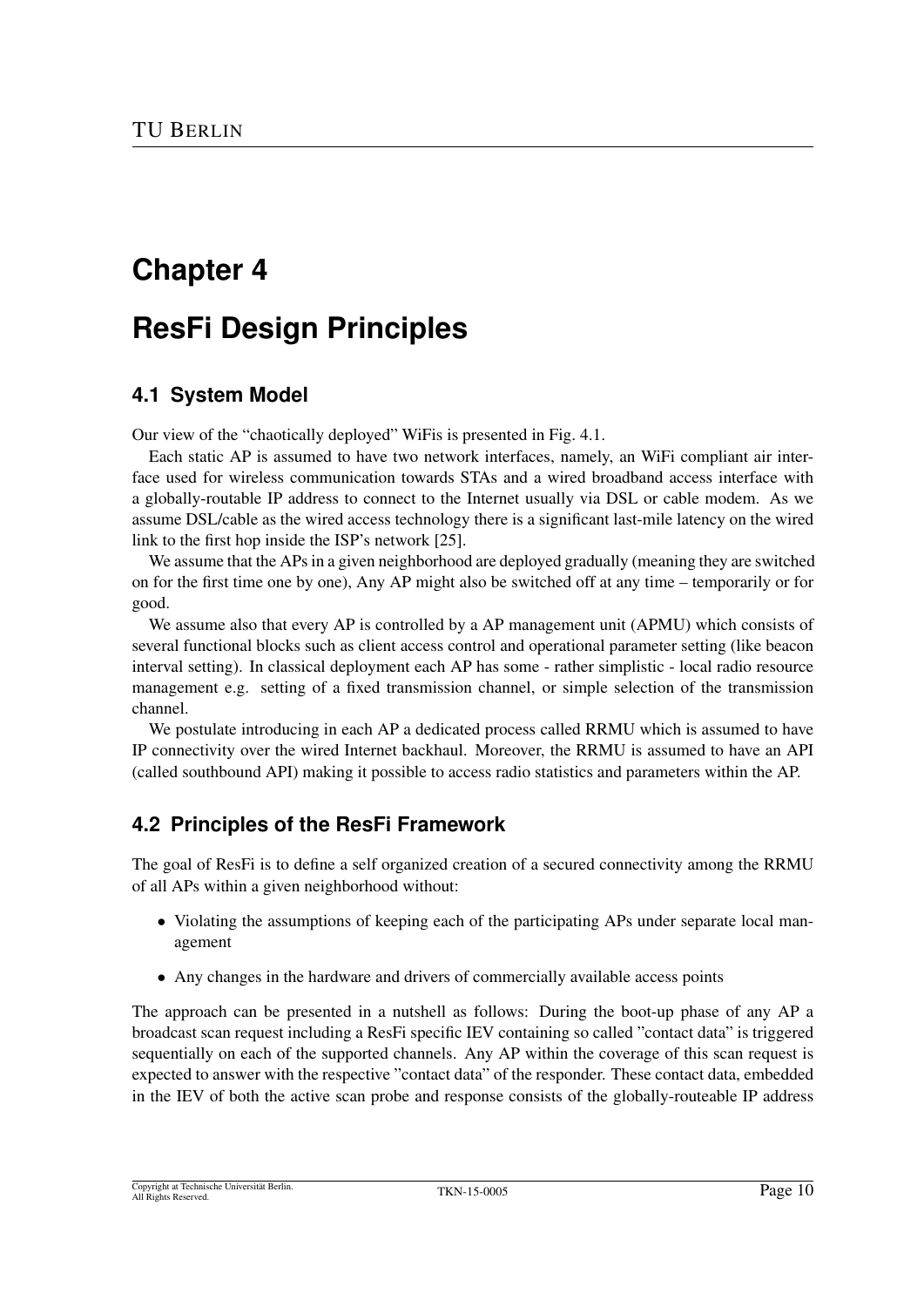

Figure 4.1: A residential WiFi network consists of client Stations (STA) and Access Points (AP). Each AP is connected via wired broadband access to the Internet.

and port number of the AP's RRMU (on the fixed internet) as well as of a transient 1-hop group encryption key and a public cryptography key individual to this RRMU.

After having completed the scan and having received the answers, the RRMU of the newly booted AP can establish a secure, point-to-point control channel to the RRMUs of all the "discovered" APs over the wired backbone Internet. Placing the control channel into the wired connectivity has several advantages. Notably there is no additional load on the wireless interfaces, and there is obviously a lower error rate. On the other hand longer message exchange delays have to be taken into account. This does not seem to be really a big issue, as the radio resource management does not take place in very short time scales.

Thus a coordination within one-hop neighborhood would be available at this point. It is, however, well known that RRM (e.g. channel selection) can achieve better efficiency if performed over a cluster of APs larger than one hop neighborhood. Therefore ResFi requires that each RRMU is able to act as a forwarder enabling to extend secure connectivity towards up to N hops (N can be set individually for every message sent via ResFi's northbound framework API). ResFi does not define the precise policy to create an RRM cluster within the scope of the connectivity borders mentioned above, neither does it feature a specific RRM approach. Both of these decisions are delegated to an RRM APPLICATION which is not a part of the platform itself. We will provide in Section 8 some examples of such applications.

The security of the control channel is not constrained to the establishment with the use of proper cryptographic keys, in addition the keys are occasionally exchanged (see the following part).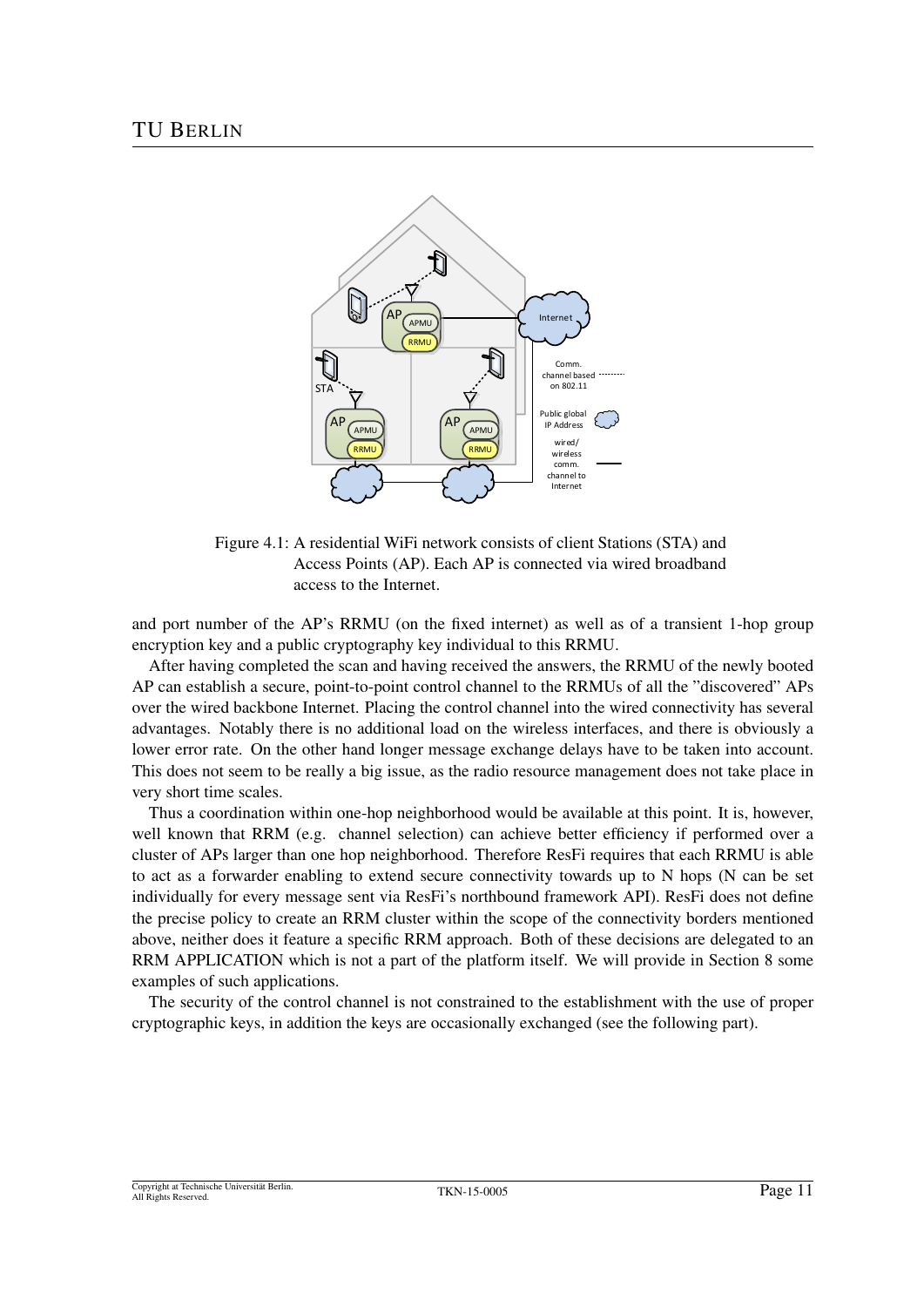### **4.3 ResFi Security Model**

Why do we care about the security of the control channel for cooperative RRM? The reason is very simple. Divisive action might severely harm the wireless access of some users, and lead to an unfair advantage of some AP owners. While "unfair cheating" behaviors can not be completely eliminated (e.g some AP might claim that there are numerous APs in his vicinity thus luring neighbors to leave a channel for him alone) we offer within our framework a set of measures leading to clear identification of the source and destination of any information as well assuring the integrity of any information exchanged via the control channel. By the set of this means we can at least be sure, that the possible malicious behavior of any of the participants might be - after detection - uniquely traced back to this participant. And there will be no way this participant might claim his innocence. We will discuss below the threats we are considering - i.e the security model - adding a "rough outline" of the countermeasures.

The primary exchange of security material for establishing a secure control channel takes place over the wireless channel within the exchange of the IEV in the probe request and probe reply frames. Therefore the possibility to get the security material is very constrained in space to the local observers.

#### **4.3.1 Thread: Eavesdropping or man in the middle attack on the wired control channel**

- An attacker may be able to sniff the whole control traffic of multiple RRMUs which would allow him to get inside views of future behavior or configuration of the APs.
- *Countermeasure:* The communication over the control channel is encrypted by utilizing a 1 hop cryptography key. Every RRMU embeds its currently used symmetric group key within its probe request and response frames and uses this key for all outgoing traffic. Enhanced security between distinct peers is achieved by encrypting unicast messages using the public keys exchanged during the discovery phase.

#### **4.3.2 Thread: Rogue Attack**

- A malicious user may be able to drive through an area and collect the credentials to build up the wired control channel to multiple local RRMUs which would allow him to influence their behavior in a malicious way.
- *Countermeasure:* ResFi RRMUs periodically change the utilized group encryption session keys in irregular time intervals via the local wireless channel. The interceptor would have to place a local "spy device" remaining in a continuous connection with him. Nevertheless, on the other hand if he will try to act as his fixed IP address could be checked in any case of doubt (irregular or suspicious behavior).

#### **4.3.3 Authenticity of the transmitting party**

• Again, even "drive-through" interception of the primary security material will not help. ResFi provides authenticity by the requirement that all outgoing ResFi messages sent via the wired backhaul have to be signed with the private key of the sender which allows the receiver to validate the signature with the corresponding public key exchanged during the discovery phase.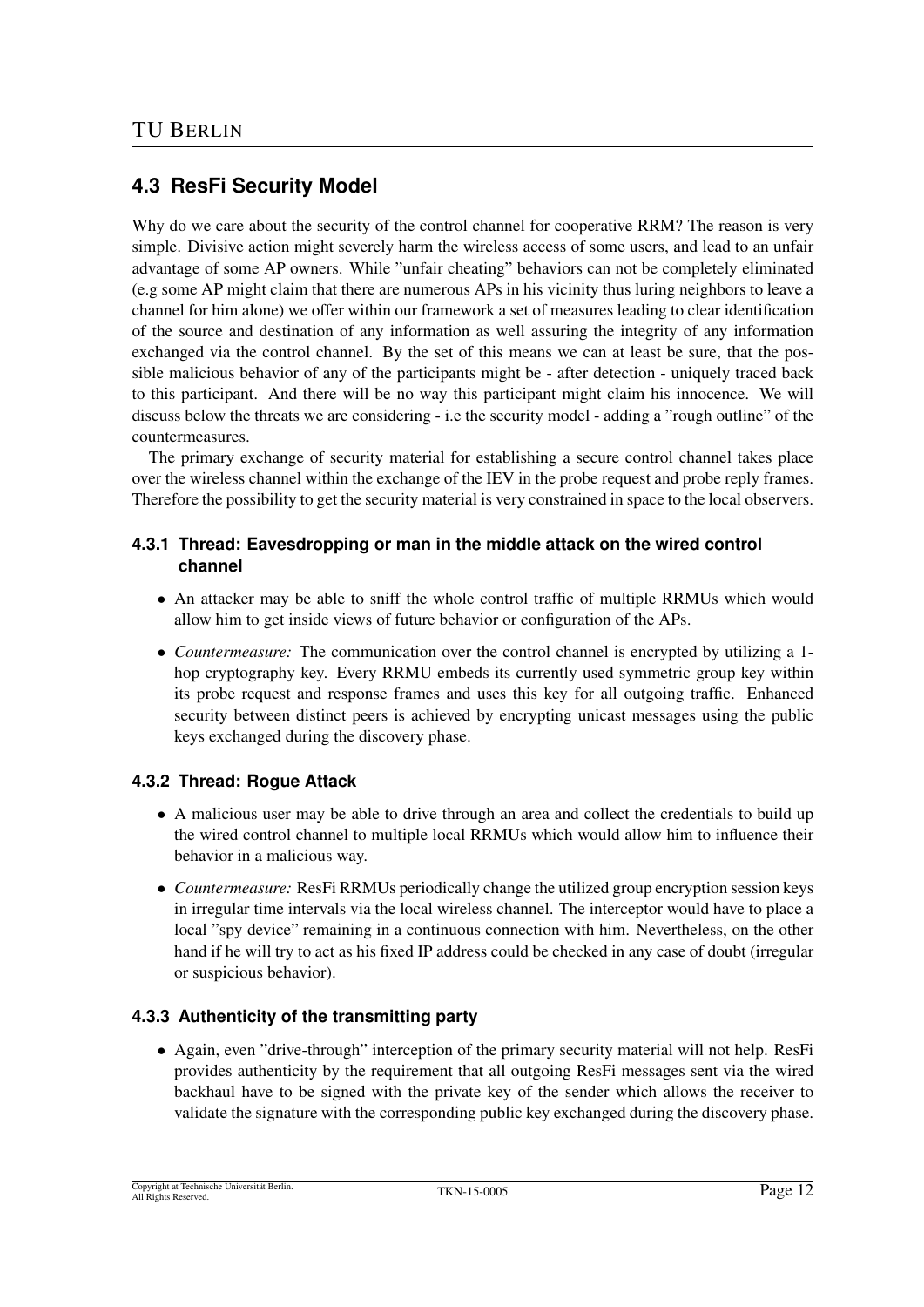### **4.3.4 Thread: Replay Attack**

- If an attacker may be able to sniff control packets and send them unaltered but delayed to the original receivers this could result in confusion or misbehavior of the receiver APs RRMUs.
- *Countermeasure:* All sent ResFi messages are equipped with a unique sequence number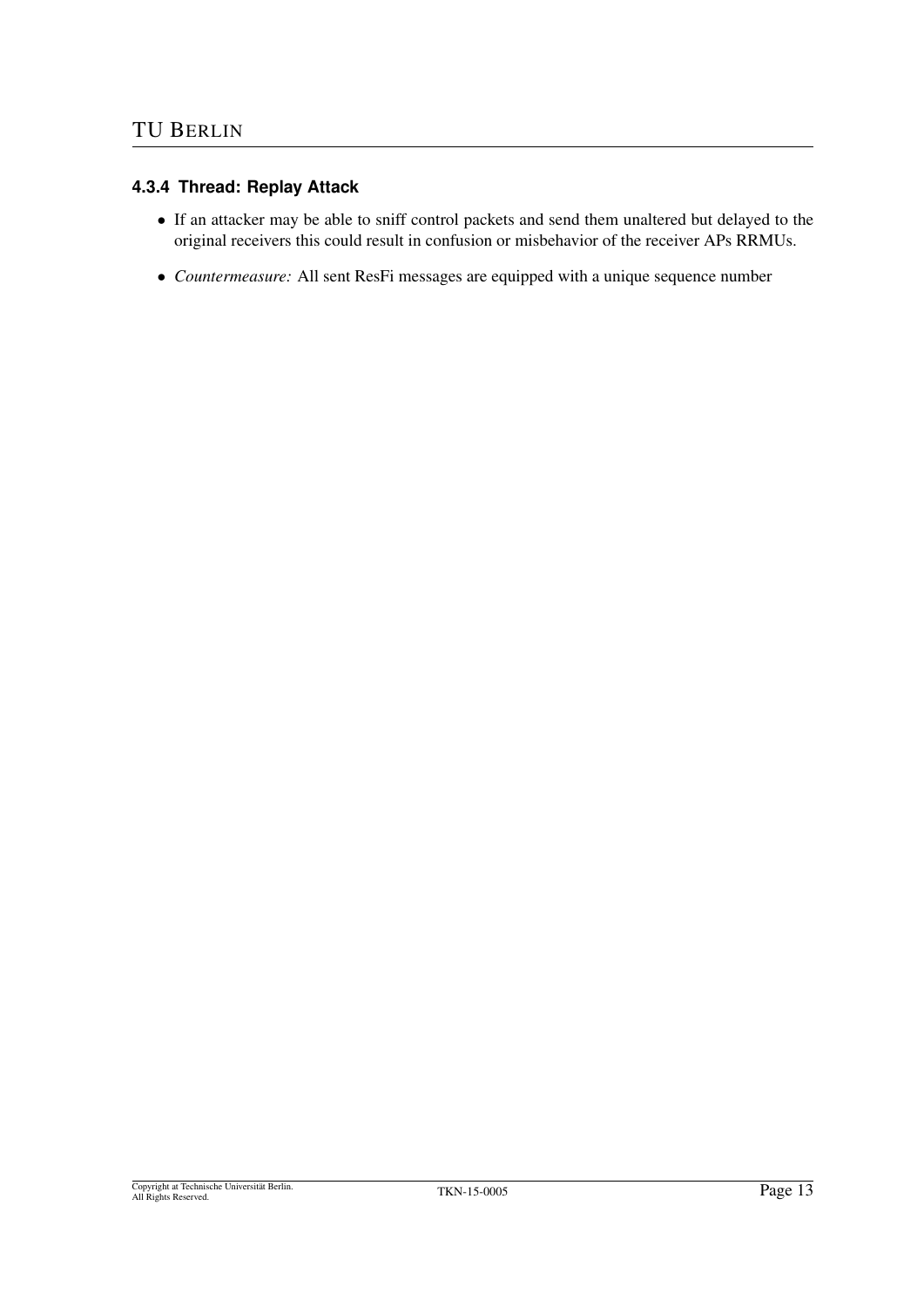# **ResFi – Detailed Specification**

### **5.1 Bootstrapping**

After an ResFi enabled residential WiFi AP has booted up, the ResFi agent is started, the first symmetric group key and the RSA key pairs are generated and the discovery process is initiated. For each detected adjacent AP a mutual key and public IP exchange is performed over the wireless channel. This process is also depicted in Fig. 5.1.

In a first step the ResFi agent of the newly booted up AP (*AP*0) performs a full active scan on all available IEEE 802.11 RF channels. This step includes the sending of a probe request<sup>1</sup> including *AP*0's ResFi credentials (public IP of the RRM unit, currently used encryption key and public RSA key, embedded in an IE within the probe request) on each available RF channel which in turn triggers all ResFi APs in vicinity  $(AP_{1n})$  to send out their ResFi credentials embedded in an IE within a probe response<sup>1</sup> back to  $AP_0$ , cf. Fig. 5.1 tag 1.  $AP_0$  subscribes itself to the publish (Pub) sockets of  $AP_{1..n}$ using the public IP provided by the Probe Responses and *AP*1..*<sup>n</sup>* subscribe themselves to the publish (Pub) socket of  $AP_0$  using the public IP provided by the Probe Request. Now  $AP_0$  is able to successfully receive, validate and decrypt all messages sent via the wired backhaul by *AP*1..*<sup>n</sup>* and *AP*1..*<sup>n</sup>* are able to successfully receive, validate and decrypt all messages sent via the wired backhaul by *AP*0.

The formation of the secure bidirectional control channel is completed. Broadcast messages to all neighbors are encrypted using the transient symmetric group key, cf. Fig. 5.1, tag 2 while unicast messages are in advance encrypted using the public RSA key of the corresponding receiver, cf. Fig. 5.1, tag 3. Moreover, all sent messages are signed using the private RSA key of the corresponding sender. This process is also described in Fig. 6.2 as UML state machine.

#### **5.1.1 Standard Mode of Operation**

In the standard mode of operation the secure bidirectional control channel was already successfully established. All participating ResFi AP RRMUs are able to broadcast messages encrypted with their own group session key and signed with their own private RSA key to all of its one-hop ResFi neighbor RRMUs via the backhaul overlay network. All participating ResFi neighbor RRMUs are able to decrypt these messages, verify their integrity and the authenticity of the sender AP as a result of the mutual configuration data exchange in the bootstrapping phase. In addition to the standard operation of encrypting and signing outgoing messages and decrypting and verifying incoming messages, ResFi APs enable to broadcast messages to N-hop neighbors by performing TTL based forwarding. Unicast

 $1 \approx 212$  octets standard probe response size or  $\approx 64$  octets standard probe request (depends on number of capabilities broadcasted in general by AP), plus each time the size of the vendor specific big ResFi IE (IE header 6 octets + transient group encryption key and IV 32 octets + 15 octets IP address + 162 octets DER encoded RSA public key)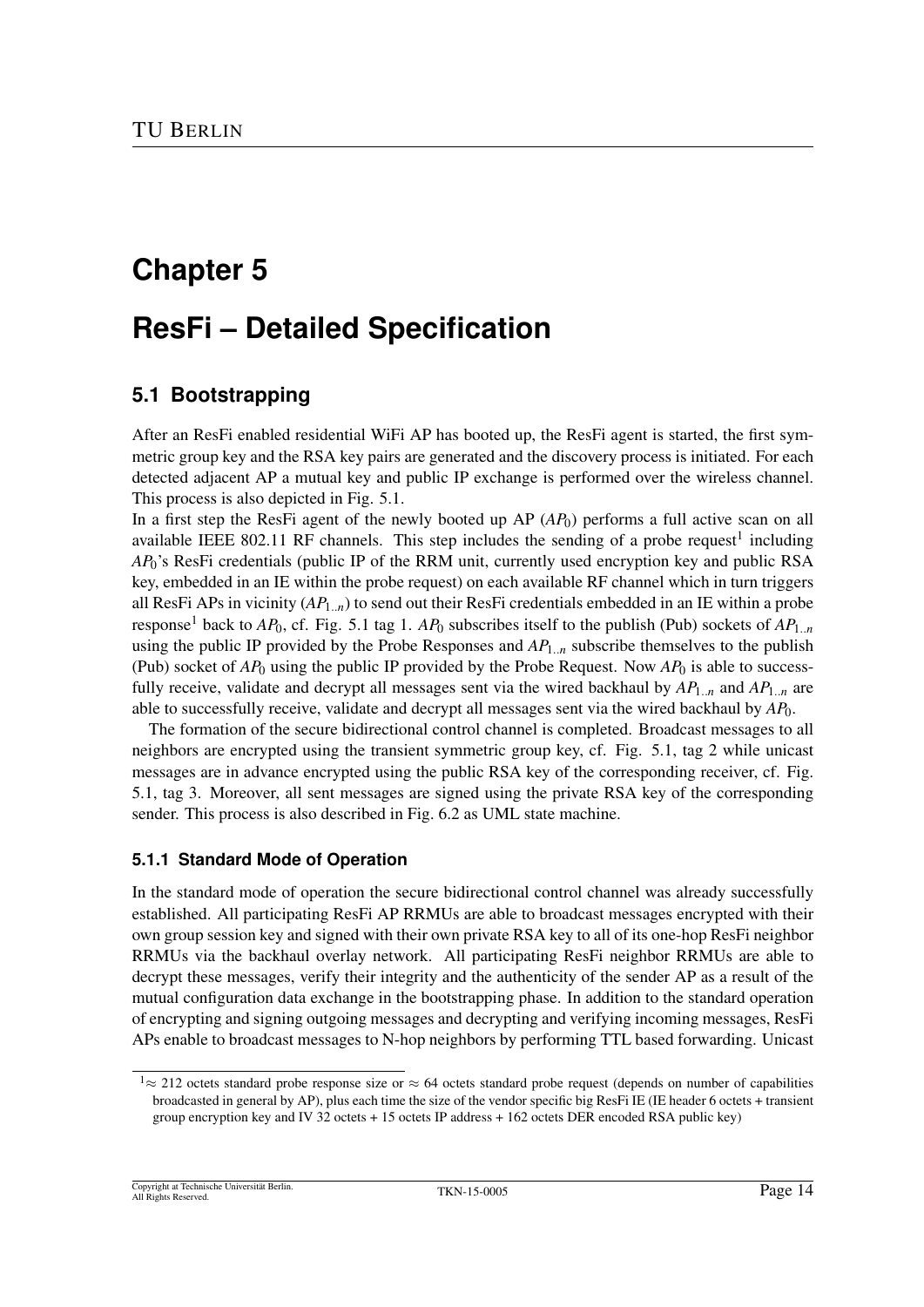

Figure 5.1: Overview of the system architecture of ResFi: the wireless channel is used for exchange of configuration parameters (global IP of RRM unit, transient group encryption key and public RSA key) which are afterwards used for setting up the secure P2P out-of-band control channels over the Internet.

messages which are in addition encrypted with the public RSA key of the corresponding receiver can only be sent within the one-hop neighbor group. If needed, multi hop unicast messaging with end-to-end encryption can be implemented on application level, cf. Sec. 8.1.

### **5.1.2 Transient Group Encryption Key**

During the standard mode of operation no specific control messages except the key change messages (KCM) have to be exchanged to enable the work of the distributed network. The object of the random periodic KCM and therefore of the group encryption key change is twofold, first it provides confidentiality on the wired backhaul channel and second it ensures that every group participant is a real physical neighbor located in wireless transmission range.

All ResFi agents have the obligation to periodically change their group encryption key and inform the other group members by sending a KCM as broadcast via the wired backhaul channel. The key change interval is bounded to KCMI plus an randomly generated jitter. If a participating ResFi AP has not sent a KCM during 2 · KCMI all other group members are removing the subscription to its publish socket. A KCM always includes the current radio channel and the SSID of the sender to allow the other group members to use a single active frequency scan to obtain the new group session encryption key. For the KCM always the old group key is used, while all messages sent after the KCM are encrypted using the new group key. In advance the new group key is set within the probe response and probe request ResFi IEs for all new probe response and probe request messages.

ResFi APs that receive a KCM perform a single frequency active scan for the given RF channel and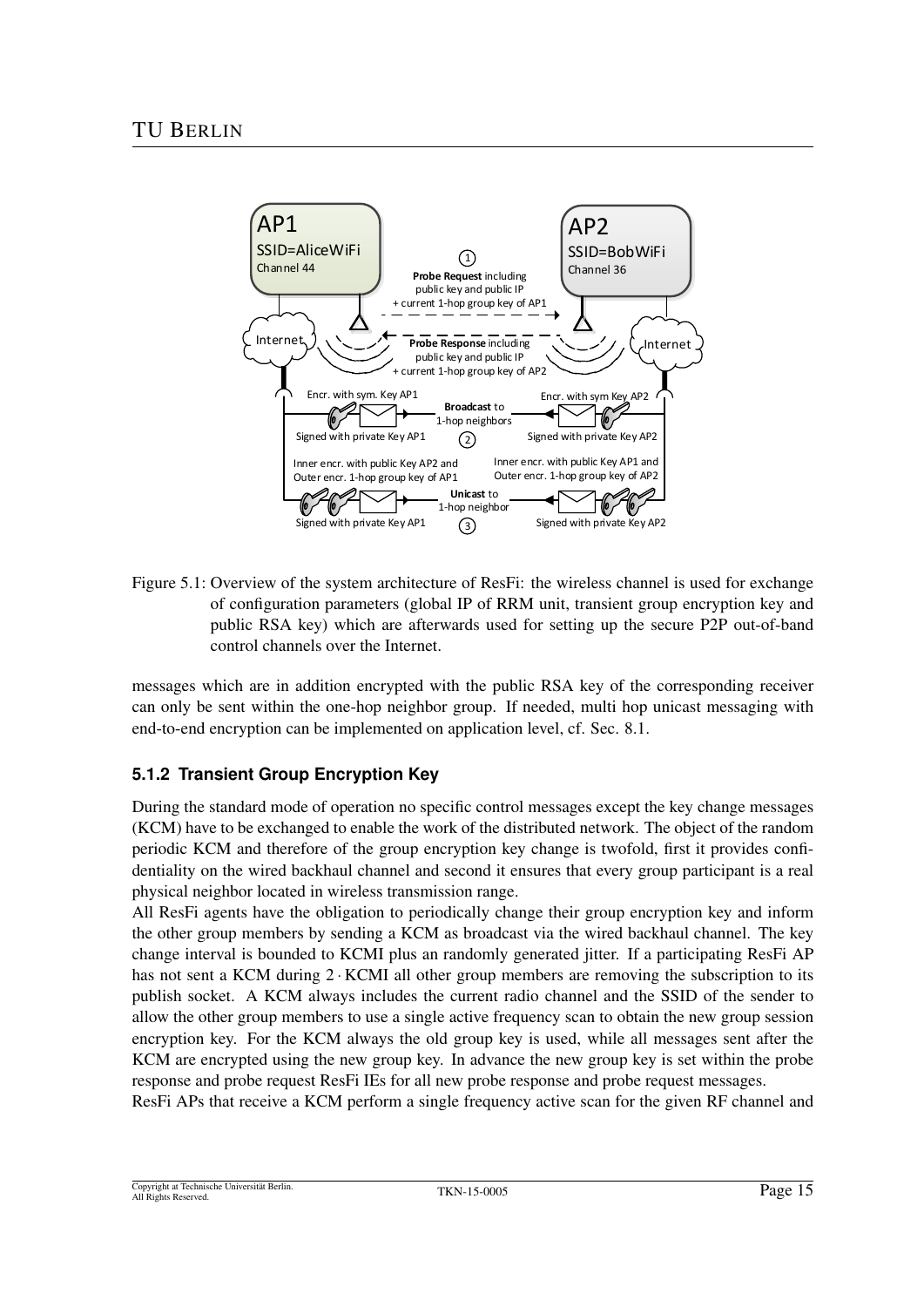the given SSID which results in the reception of the new group key as described in the bootstrapping section. For the single frequency scans during runtime a empty probe request is used to trigger the KCM sender to reply with a probe response including the new group session key<sup>2</sup>. As ResFi relies on FIFO sockets and the scan procedure is blocking, all messages following the KCM, encrypted with the new group key, can always be decrypted successfully. Using the KCM scheme and single frequency / SSID scans performed by neighbor APs, the necessity of performing a new full active scan by the key changing AP is avoided. This prevents long deafness times due to active scanning on other RF channels.

### **5.1.3 IP Address Change**

If the public IP address of a ResFi agent changes, the connectivity to all neighboring ResFi APs is broken. To overcome the connectivity loss, the affected ResFi agent repeats the bootstrap procedure described in Section 5.1.

#### **5.1.4 Radio Channel Change**

As the wireless channel after the boot-up phase is only used to obtain the symmetric group encryption key updates whose retrieval is always triggered by a KCM, which always includes the currently used radio channel, radio channel changing does not interfere the standard mode of operation of ResFi.

### **5.2 North-bound API**

The northbound algorithm/application API provided by ResFi is shown in Table 5.1. The API is quite simple. Using the API any application is able to disseminate JSON messages to either APs in direct wireless communication range or to perform a general N-Hop TTL based flooding operation. Furthermore, unicast communication to direct peers is also available. If a new message via the framework is received the message processing can be controlled by registering a callback. ResFi determines the wireless context transparently for the user.

### **5.3 South-bound API**

The ResFi framework can be easily integrated in existing AP solutions by connecting the existing platform to the ResFi southbound framework API listed in Table 5.2. While the framework southbound API is mandatory, the southbound API for the RRM is only a suggestion and can be extended to meet further application or algorithm needs. For this reason Table 5.2 only provides a subset of possible functions, in particular the RRM related part of the northbound API shows the required functions needed for the example applications in Section 8.

<sup>&</sup>lt;sup>2</sup>small ResFi IE (IE header 6 octets + transient group encryption key and IV 32 octets)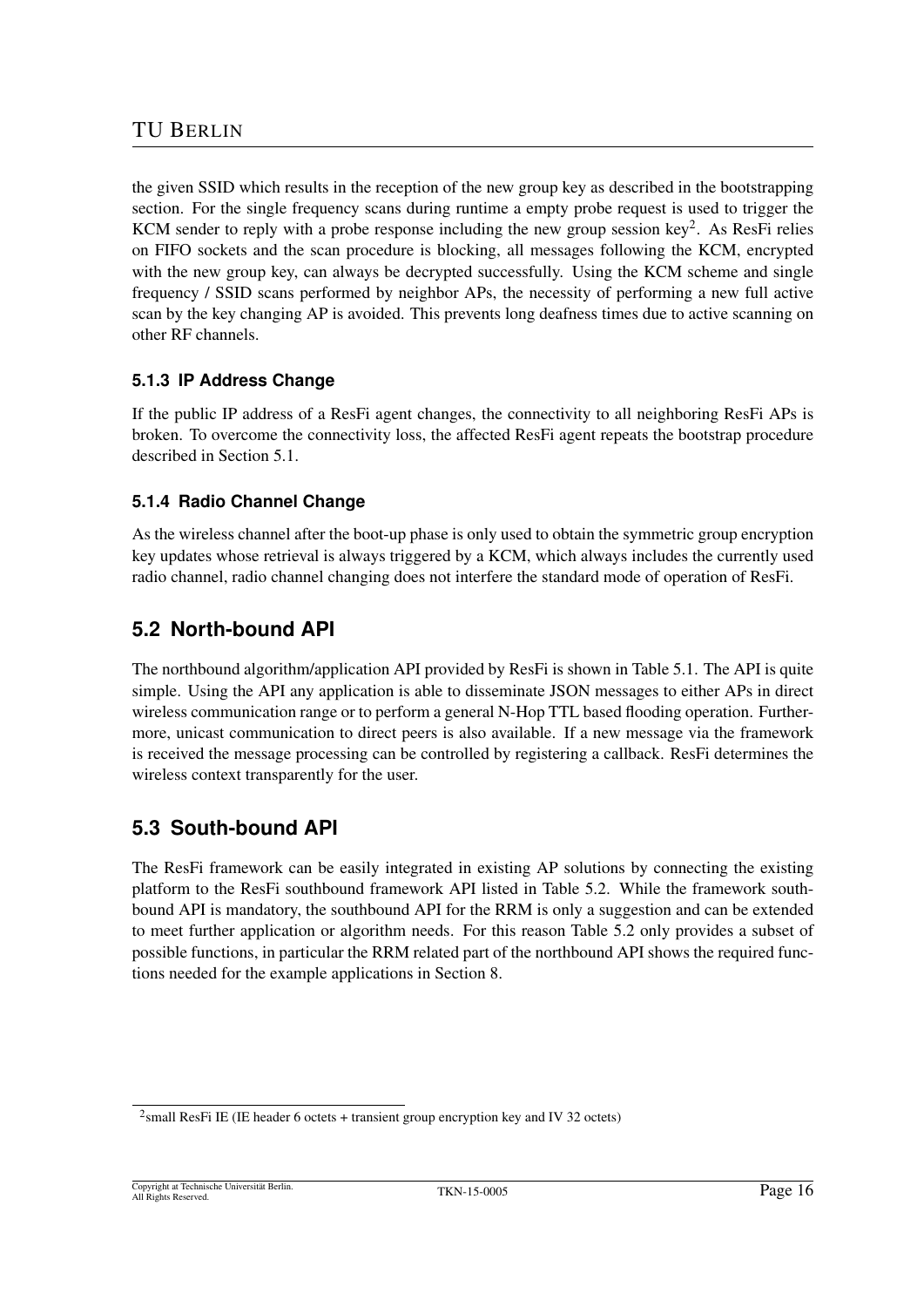### TU BERLIN

| North-bound general framework API       | <b>Description</b>                                                                         |
|-----------------------------------------|--------------------------------------------------------------------------------------------|
| getNeighbors()                          | returns list of current neighbor IDs.                                                      |
| sendToNeighbor(nodeID, json_msg)        | sends a JSON message to particular neighboring AP additionally en-                         |
|                                         | crypted using the public key of the receiver.                                              |
| sendToNeighbors(json_msg, TTL)          | sends JSON broadcast message to each direct neighboring AP, if TTL                         |
|                                         | is used, flooding to N-Hop neighbors is performed.                                         |
| regCallbacks(rxCb. newLinkCb, linkFail- | register callback functions used to deliver data to application (rxCall-                   |
| ureCb)                                  | $back \rightarrow new message$ for application was received, newLinkCallback               |
|                                         | $\rightarrow$ a new neighbor detected, linkFailureCallback $\rightarrow$ neighbor was dis- |
|                                         | connected).                                                                                |
| registerNewApplication(naming_pattern)  | To handle parallel ResFi applications, name space separation for mes-                      |
|                                         | sage handling is used.                                                                     |
| getResFiCredentials(param)              | if <i>param</i> == 1 returns public IP of RRMU, if <i>param</i> == 2 returns public        |
|                                         | RSA key                                                                                    |
| usePrivateRSAKey(data, mode)            | enables to utilize the private key of the RRMU. If $mode == 1$ , returns                   |
|                                         | signature computed over <i>data</i> , if mode $== 2$ , function decrypts <i>data</i> and   |
|                                         | returns plaintext.                                                                         |
| <b>North-bound RRM API (suggestion)</b> | <b>Description</b>                                                                         |
| getNetworkLoad(type)                    | returns current network load: 1=number of served STAs, 2=total TX                          |
|                                         | Bytes in DL, etc.                                                                          |
| getChannels()                           | returns available RF channels.                                                             |
| setChannel(chan)                        | set (primary) RF channel to be used                                                        |
| setTxPower(mac_addr, dbm)               | set transmit power towards STA with mac_addr                                               |
| setChannelWidth(mac_addr, value)        | set channel BW for transmission to STA mac_addr, e.g. 20, 40, 80, 160                      |
|                                         | MHz in 802.11ac                                                                            |
| injectFrame(data)                       | inject raw 802.11 frame                                                                    |
| enableRTSCTS(mac_addr, bool)            | enable usage of RTS/CTS towards STA with mac_addr                                          |
| startVAP(ssid, rxcb)                    | start virtual AP with SSID, rxcb callback delivers received raw 802.11                     |
|                                         | frames.                                                                                    |
| deauthenticateSTA(mac)                  | deauthenticate currently associated STA                                                    |

|  |  | Table 5.1: ResFi north-bound API description |  |  |
|--|--|----------------------------------------------|--|--|
|--|--|----------------------------------------------|--|--|

### Table 5.2: ResFi south-bound API description

| <b>South-bound framework API</b>       | <b>Description</b>                                                                            |
|----------------------------------------|-----------------------------------------------------------------------------------------------|
| getWiredInterface()                    | enables ResFi to get the wired interface with IP access to backhaul In-<br>ternet.            |
| subscribeToProbeRequests()             | enables ResFi to retrieve the probe request payload from incoming<br>probe requests.          |
| addIEtoProbeResponses()                | enables ResFi to add/modify additional $IE(s)$ to probe responses                             |
| <i>performActiveScan()</i>             | enables ResFi to start full/single active scan, takes add. IE which is<br>added to probe req. |
| South-bound RRM API (suggestion)       | <b>Description</b>                                                                            |
| $\{set get\}$ <i>RfChannel()</i>       | get/set currently used RF channel                                                             |
| $\{set get\}$ txPower(mac_addr)        | get/set transmission power to be used to STA mac_addr                                         |
| $\{set get\} channel Width(mac\_addr)$ | get/set channel bandwidth to be used towards STA mac_addr                                     |
| $\{set get\} ClientInfo()$             | get information about associated STAs (e.g. MAC, capabilities, RSSI,                          |
|                                        | RX/TX count, rate statistics) or modify settings (e.g. set fixed rate,                        |
|                                        | disconnect, priority, RTS/CTS usage, disassociate STA, associate STA,                         |
|                                        | blacklist/whitelist STA)                                                                      |
| $\{getRx getTx\}Stats(mac\_addr)$      | get information about sent/received packets and bytes towards STA                             |
|                                        | mac addr                                                                                      |
| injectRawFrame(data)                   | inject raw 802.11 frame into wireless interface                                               |
| startVAP(ssid, buffer)                 | start new virtual AP with given SSID, all incoming data is saved in                           |
|                                        | buffer.                                                                                       |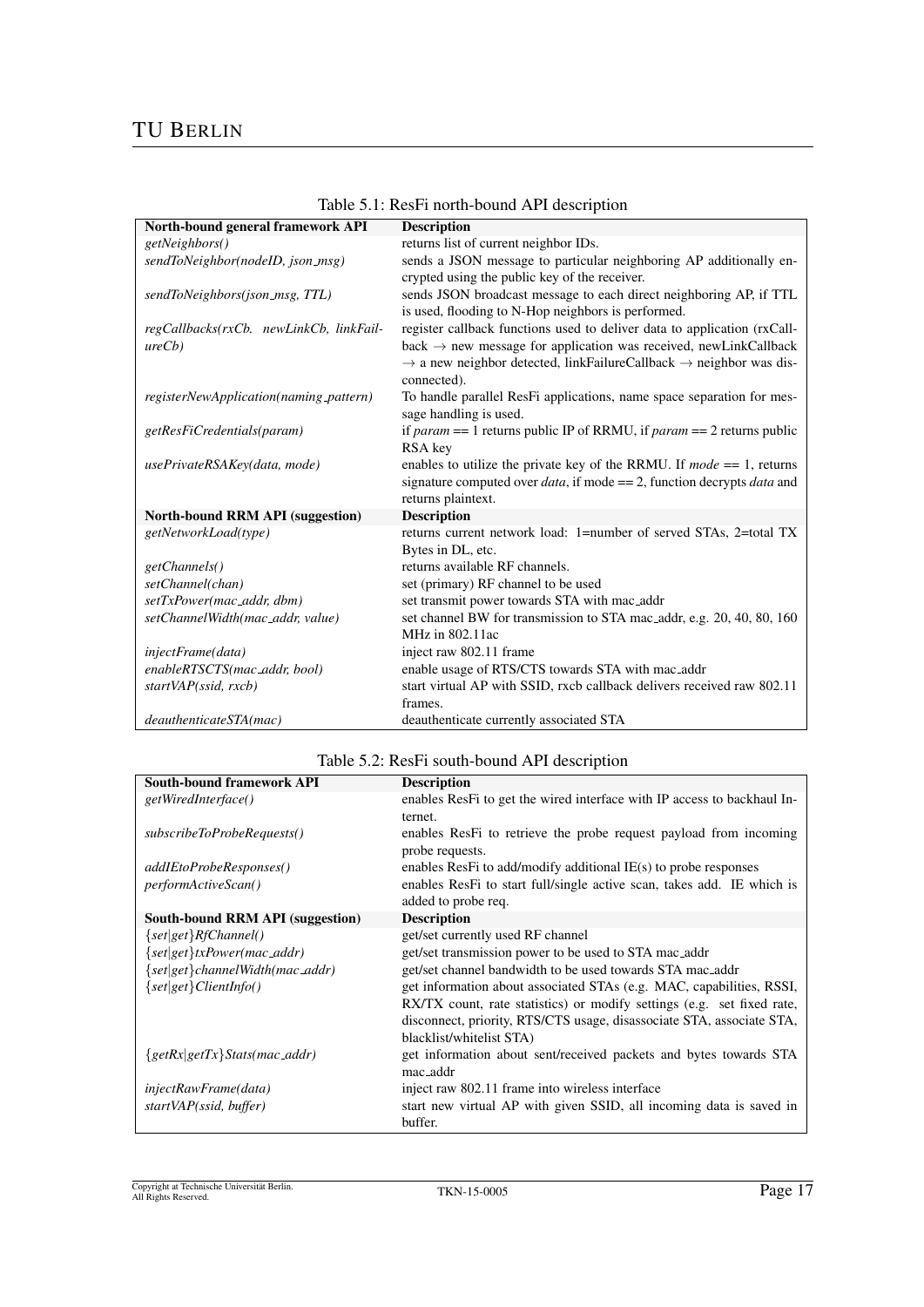# **ResFi – Implementation Details**

The ResFi implementation consists of the three components shown in Fig. 6.1. The ResFi framework agent is connected via the framework southbound API to a modified version of the software AP implementation *Hostapd* [12] via the also modified interface *Hostapd CLI* which enables the embedding of additional IE(s) within probe responses, and the *IW tool* which is used as an interface to trigger a new WiFi scan and to retrieve its results. Further the retrieval of the probe request payloads is realized using inter process communication (IPC) between hostapd and the ResFi agent. For our prototype we utilized standard x86 machines running Ubuntu 14.04 LTS. As the ResFi agent is programmed using platform independent Python code, it can be easily ported to various platforms. As the southbound API prototype realization is Linux specific it can be easily installed on all Linux based systems e.g. OpenWRT based APs or mobile AP solutions like Android smart-phones in tethering mode. The following sections describe the single prototype parts in more detail.

### **6.1 ResFi Agent**

The ResFi Agent is implemented in Python and runs in user-space. The publish/subscribe (Pub/Sub) sockets for the back-haul wired overlay network are implemented using the Python *ØMQ* library [7]. On top of ØMQ the *JavaScript Object Notation (JSON)* is used to serialize the data. Detection of IP address changes is implemented via a Netlink event callback. To provide authenticity, integrity and unicast confidentiality, 1024 bit *RSA* key pairs are used and for group communication confidentiality, symmetric session encryption is performed using the *Advanced Encryption Standard (AES)* in *Cipher Feedback Mode (CFB)* with 128 bit key size. All security related functionality has been implemented by utilizing the *PyCrypto Library* [11] and can be easily adapted to the needed purpose (e.g. different key-size, cipher mode or algorithm).

### **6.2 Hostapd and Hostapd CLI**

Hostapd is responsible for performing all the AP management functionality on Linux based platforms. This includes the handling of probe requests and sending the probe responses. We modified hostapd in version 2.1 and the runtime interface hostapd cli to enable first, the embedding of additional  $IE(s)$ to all probe responses and second, the retrieval of the IE(s) from all received probe requests. Besides also the retrieval of the current AP parameters is enabled. The ResFi Agent calls hostapd cli to embed the public IP and the security keys into the probe response frames and to read the AP parameters. The probe request payload is retrieved using an additional ØMQ Pub/Sub socket to allow IPC between hostapd and the ResFi agent. The UML state diagram in Fig. 6.2 describes this inter-working in more detail.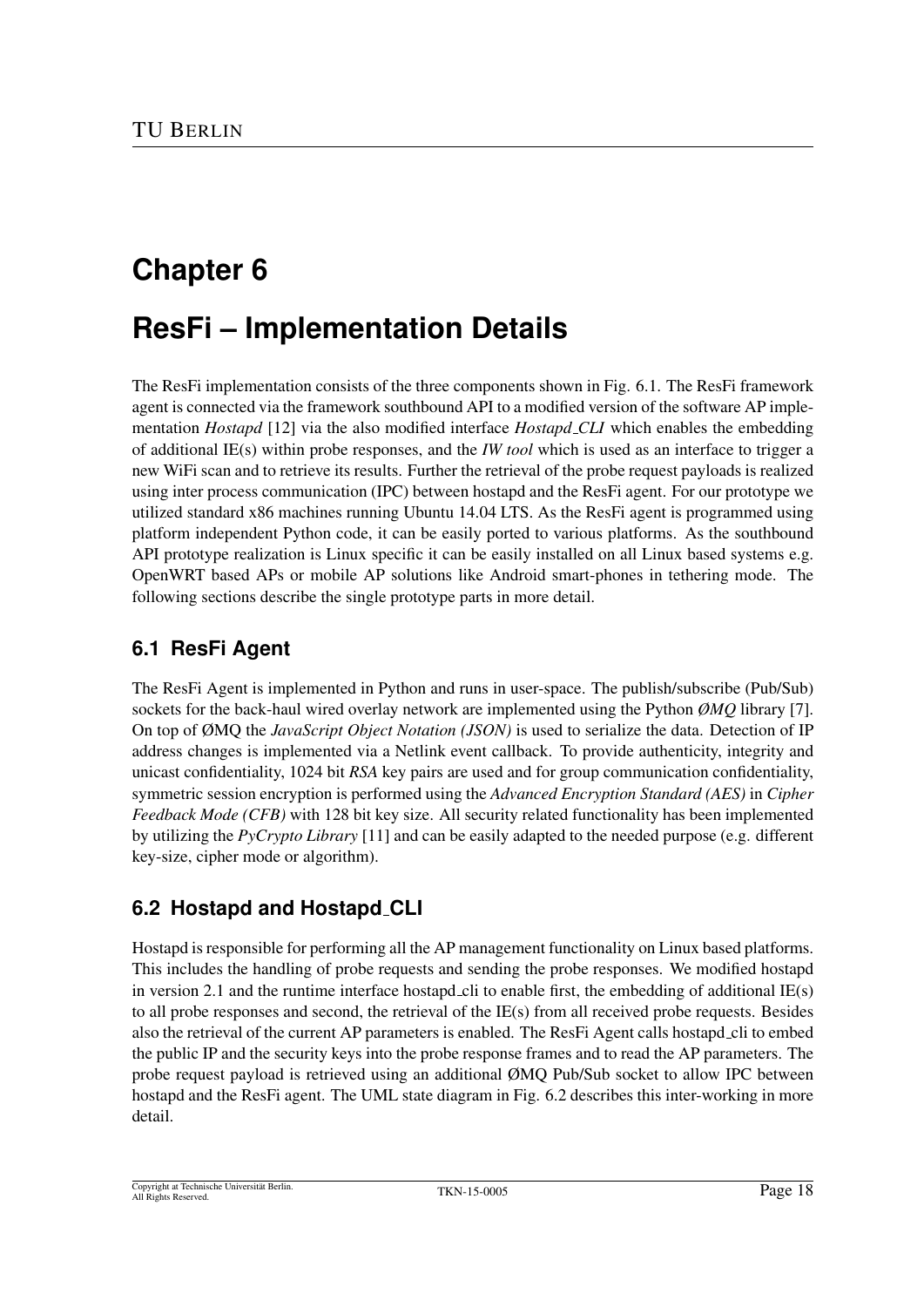

Figure 6.1: Overview of components in the ResFi prototype.

### **6.3 IW Tool**

The Linux wireless WiFi configuration utility (IW) tool [3] can be used to configure the WiFi driver in kernel-space from user-space. IW internally uses Netlink communication and the nl80211 library to enable user-space / kernel-space communication. We utilized the IW tool in version 4.3. The ResFi Agent calls IW to start and retrieve the results of a active WiFi scan on a single or over multiple channels and for a specific or unspecific SSID. Moreover, the IW tool is used to embed the additional ResFi IE(s) within the probe request messages used during the boot process.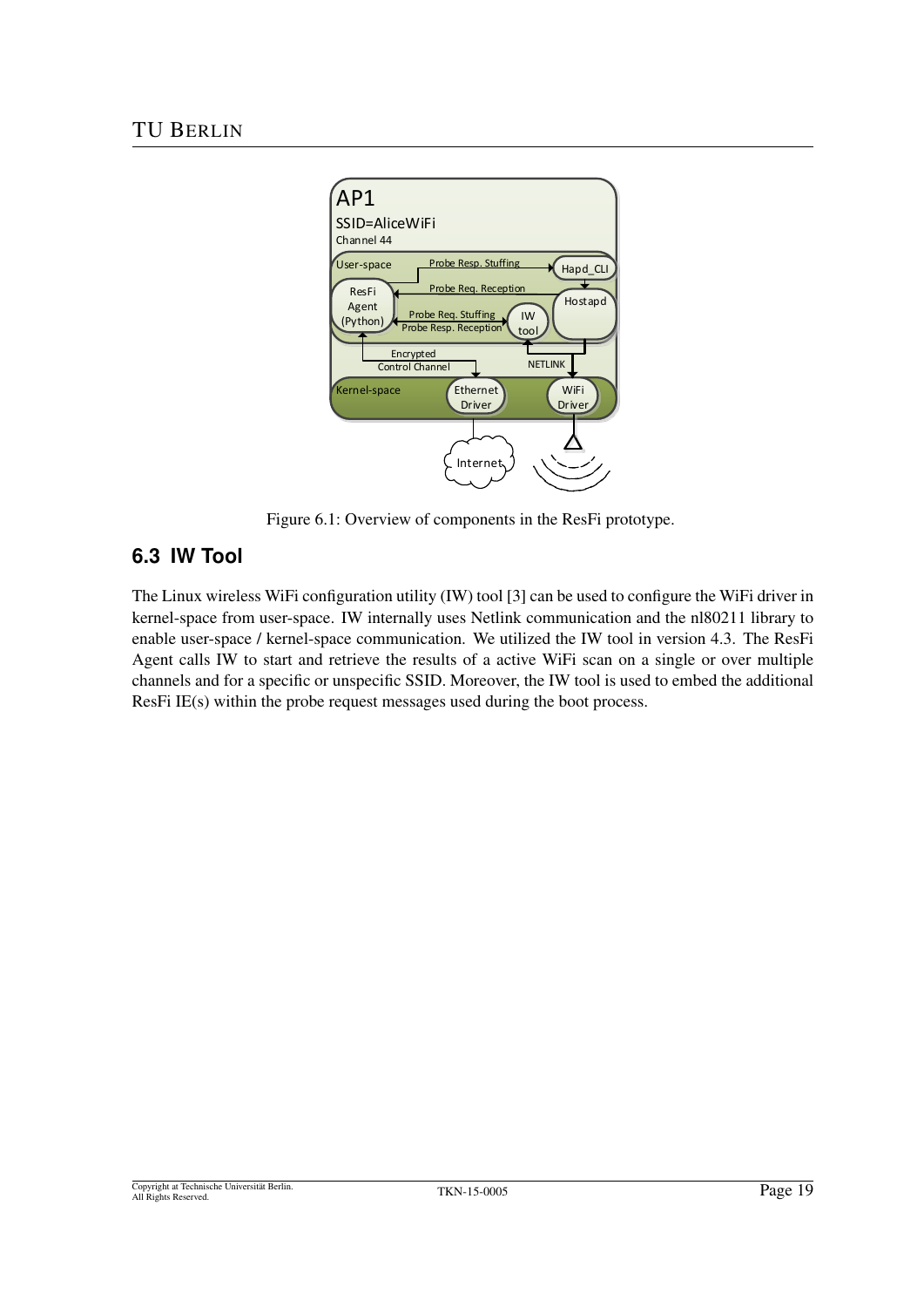

Figure 6.2: UML state machines describing the behaviour of the ResFi agent.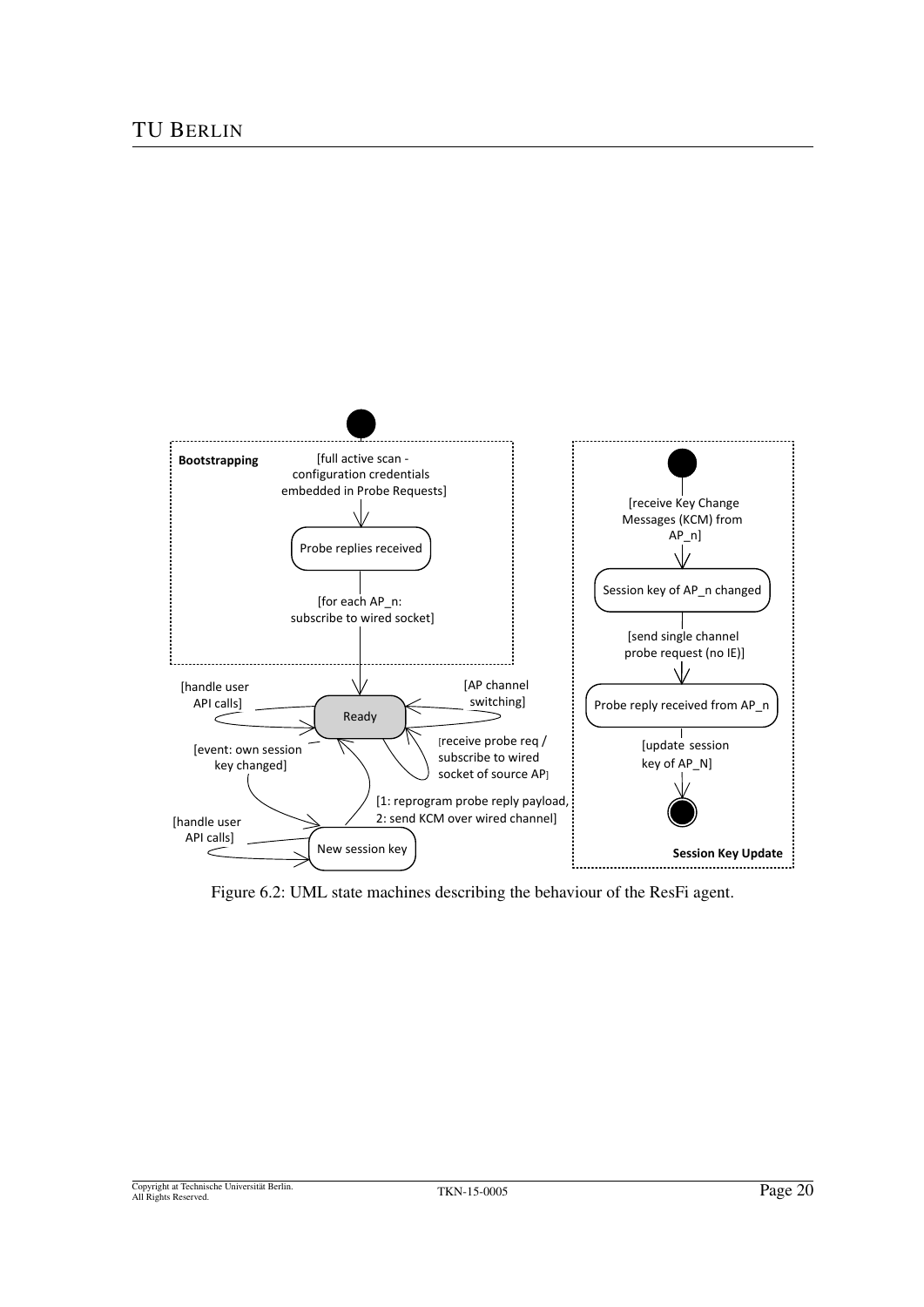# **Chapter 7 ResFi Mininet Emulation**

In order to offer the application developer an easy way to test own RRM algorithms, before deploying them in a real testbed, the ResFi framework allows the emulation of typical residential networks taking both the wireless access as well as the wired backbone network into account. This is achieved by running ResFi in Mininet [16], a container-based emulation which is able to emulate large network topologies on a single computer. Specifically, we emulate the wired Internet backhaul using the reported last-mile latencies and throughput values from [25]. Moreover, the wireless channel which is used by ResFi for exchanging wireless management frames is also emulated. This is achieved using the following model: all APs in mutual wireless reception range are connected via a bidirectional link with fixed bandwidth (6 Mbps in case of 802.11g/a), delay (depending on distance) and loss characteristics (configurable parameter) to the same switch. Finally, the AP density which defines the wireless topology is a configurable parameter.

Note, any application code which was tested in the emulation environment can be used afterwards to be deployed on real hardware without any modifications. The ResFi Mininet Emulation is part of the ResFi framework which is provided as open-source under https://github.com/resfi.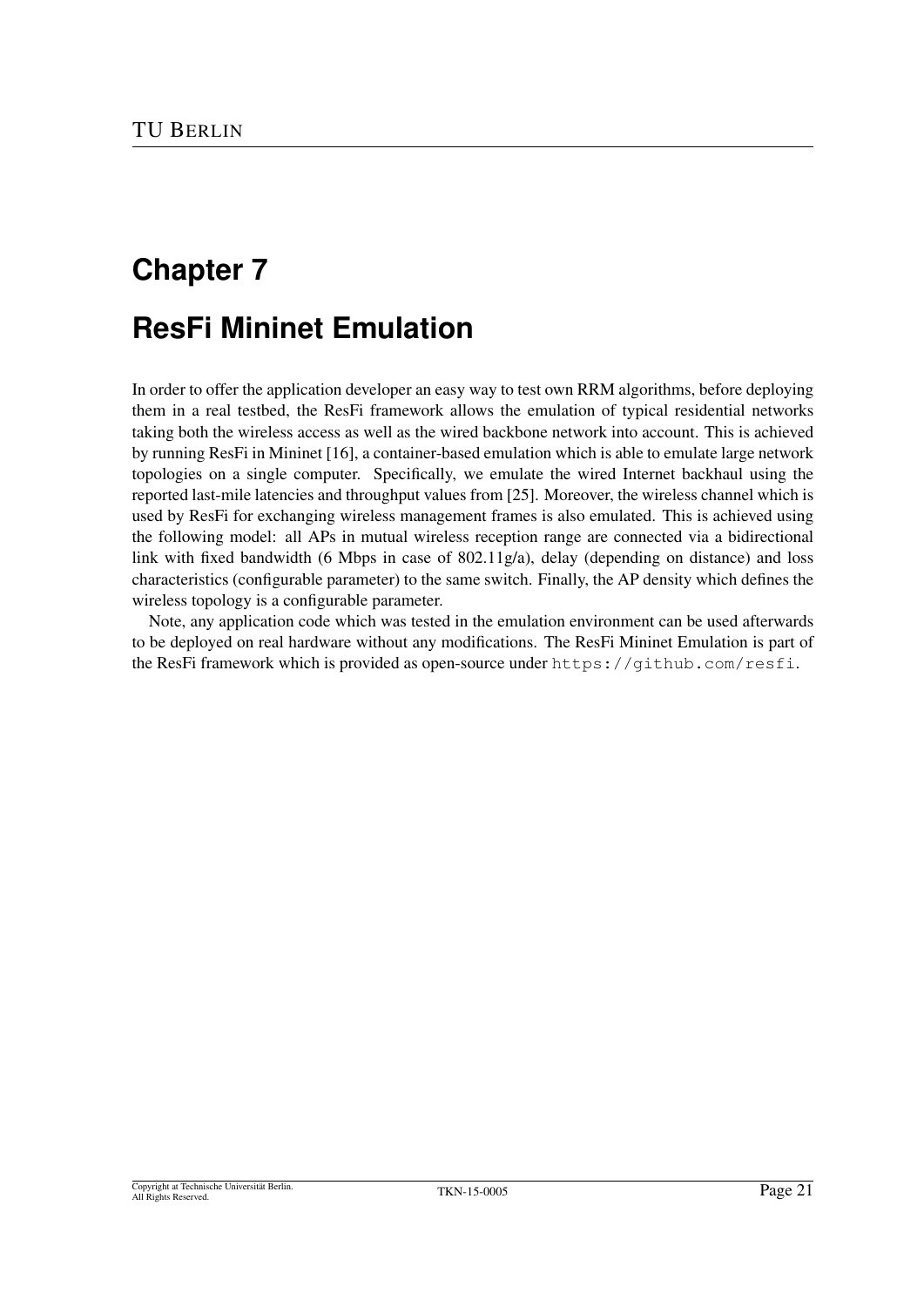# **ResFi Application Examples**

Next we present examples for applications supported by ResFi as a showcase.

### **8.1 Network Clustering**

In order to reduce the information update overhead and to optimize the use of the network bandwidth obtaining a hierarchical organization of the residential AP network is desired. This can be achived by clustering algorithms that partition the AP nodes of network into clusters [2]. A clustering is crucial for controlling the spatial reuse of the shared wireless channel (e.g., in terms of time division or frequency division schemes).

As a proof of concept we implemented both the Distributed Clustering Algorithm (DCA) and the Distributed Mobility-Adaptive Clustering (DMAC) proposed by Basagni [2] as applications in ResFi.

### **8.2 End-to-End Security for N-Hop Neighbors**

Basically, ResFi provides one-hop encryption by utilizing a group encryption key between all one-hop neighbors. In addition unicast messages to one-hop neighbors are encrypted using the public key of the receiver. For N-hop messages, all intermediate hops decrypt the forwarding message locally with the last hop group encryption key and forward it encrypted with their own group encryption key. If end-to-end security is needed between N-hop neighbors, this functionality can be easily implemented as ResFi application. E.g. to enable encrypted communication in a established cluster, cf. Sec. 8.1, the cluster head can utilize the *getResFiCredentials()* function to obtain its public key and propagate it to all cluster nodes and vice versa. As now all participants know the public key of each other endto-end signing and en/decrypting of messages is possible using the function *usePrivateRSAkey()*, see Table 5.1.

### **8.3 Dynamic Channel Selection**

The ResFi framework allows an easy implementation of distributed dynamic channel selection schemes for WiFi APs. According to the approach proposed by Mishra et al. [17] each AP may periodically inform its direct neighbor APs about its network load (e.g., number of served clients or flows), recent airtime utilization on different channels, the presence of WiFi and non-WiFi networks and its own radio channel. Such information can be combined at each AP to select the least congested channel. As a proof-of-concept we implemented the aforementioned algorithm (Lst. 8.1).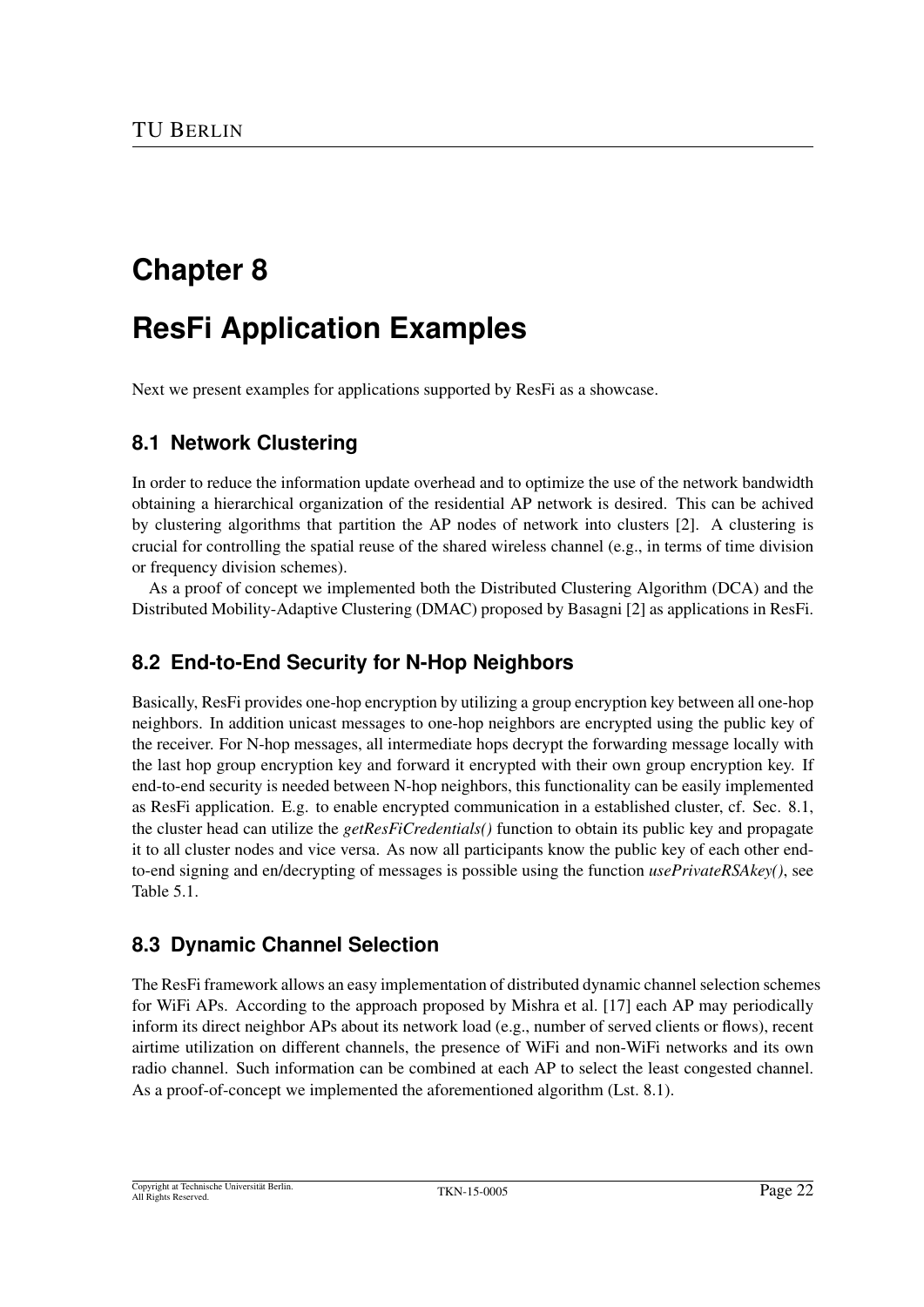### TU BERLIN

Listing 8.1: Distributed channel assignment implemented using ResFi.

```
def channelSelection():
 agent = ResFiAgent() # init ResFi agent
 agent.regCallbacks(rx_cb, Null, Null)
  agent.registerNewApplication(de.tu-berlin.ch-assign)
 apNode = aqent.getResFicredentials(1) # qet node ID (IP)channel = 0 # init with channel 0load = getNetworkLoad() # get network load
  chs = getChannels() # number of radio channels available
 nbInfo = {} # neighbor info
 while True:
   msg = {'node': apNode, 'ch': channel, 'load': load}
   agent.sendToNeighbors(msg) # API call
   time.sleep(random.uniform(0, jitter/2)) # backoff
def rx cb(ison msg): # receive callback function
  sender = json_msg['node'], nb_channel = json_msg['ch']
  nb_load = json_msg['load']
 nbInfo[sender] = {'load': nb_load, 'ch': nb_channel}
  # calc Hc according to Hminmax algorithm:
 Hc = { }for c in range(chs): # for each channel
   Hc[c] = 0 # reset to zero
   for entry in nbInfo: # for each neighbor
      tmpCh = nbInfo[entry]['ch']
      if tmpCh == c: # same channel
        # select the max () weight; here load
       Hc[c] = max(Hc[c], load + nbInfo[entry]['load'])# choose channel with minimum Hc
 channel = qetChannelWithMinConflictWeight(Hc)
 agent.setChannel(channel)
```
### **8.4 Interference Management**

The well-known hidden terminal problem [24] causes severe co-channel interference (and thus packet loss) in dense WiFi networks with multiple APs operating on the same radio channel. While the use of virtual channel reservation has a potential to reduce the number of hidden nodes it creates significant overhead by exchange of IEEE 802.11 RTS/CTS packets. Therefore, an adaptive RTS/CTS scheme activated only on wirleess links suffering from hidden terminal problem would be favorable. This can be easily achieved using our ResFi platform. For this purpose each AP could perform passive hidden terminal detection as proposed in [10] and inform its neighboring APs about links potentially affected by hidden terminals for which the RTC/CTS handshake would be enabled, see function *enableRTSCTS()* in Table 5.1.

## **8.5 Virtual Access Points (VAP)**

The spatial area covered by a single WiFi AP is limited especially when using the 5 GHz ISM band with unfavorable propagation characteristics. In dense residential areas there is a high probability that a significant parts of a residential apartment is in excellent coverage of neighbor's AP rather than within the range of its own home AP [22]. A way to utilize the neighboring AP is to deploy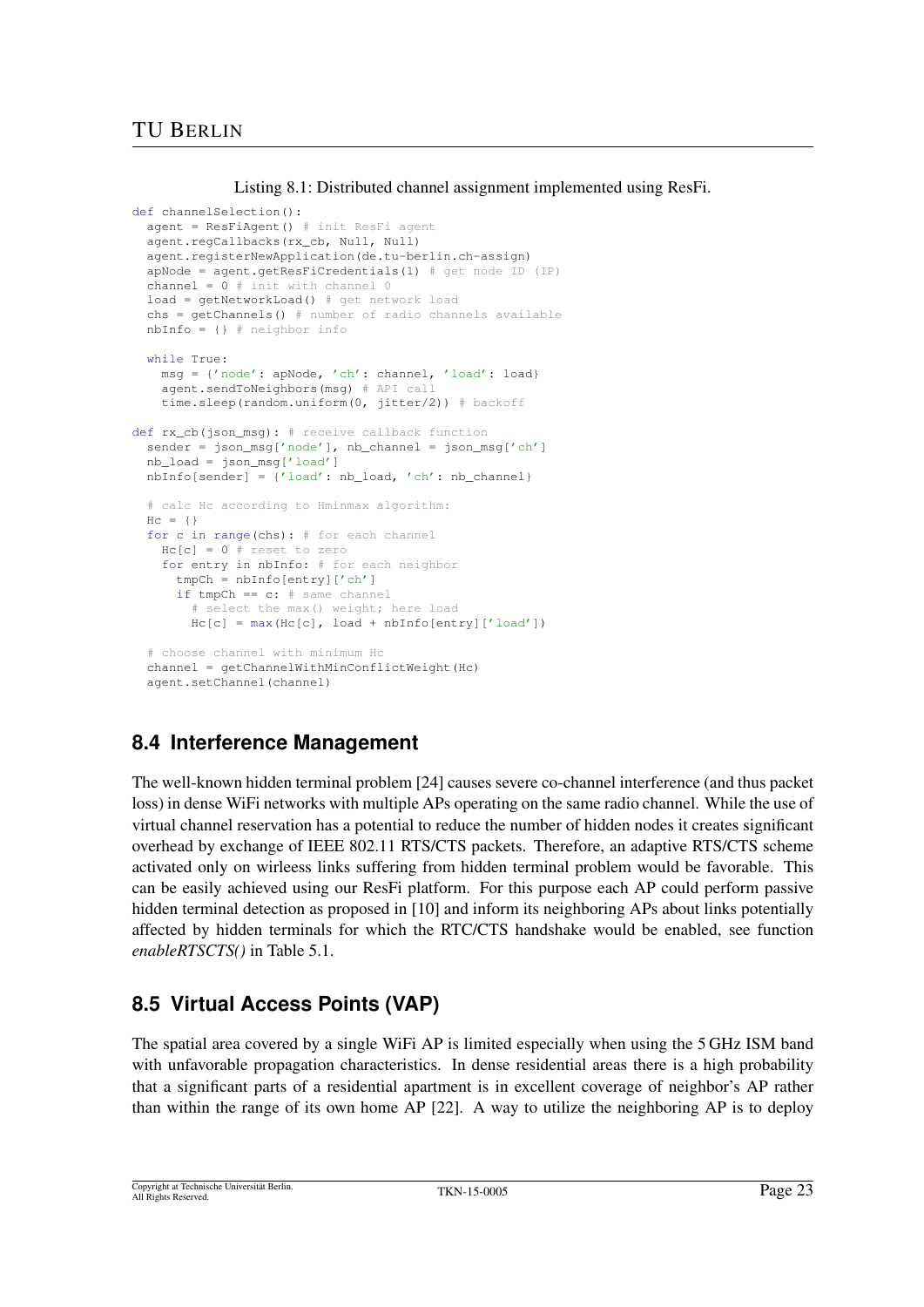on-demand a virtual AP on the neighboring AP and to tunnel all encrypted WiFi traffic to the home AP [26]. This allows the client devices to always authenticate against the home AP using the WPA passphrase already stored in the device. There is no registration process; no software to install on the device; not even any settings to change.

The on-demand deployment of VAPs can be easily achieved using the ResFi framework. Specifically, each AP has to disseminate information about the configured SSIDs in its home AP to the neighboring AP where dynamically a VAP is configured, see function *startVAP()* in Table 5.1.

### **8.6 Client STA Handover for Load Balancing and Mobility Support**

The BIGAP approach [28] which enables soft handover operations in centralized enterprise WiFi networks, can also be implemented as ResFi application. If combined with the VAP application (cf. Sec. 8.5), soft handover between the home AP and the neighboring AP to enable mobility and load-balancing support without network outage, can be realized. If the client STA supports dynamic frequency selection (DFS) and both, the current AP and the target AP are operating on different RF channels, soft handover operations are possible by injecting an additional beacon frame including a channel switch announcement IE with the RF channel of the target AP via the function *injectFrame()* executed on the current AP. If no DFS support on the client STA is available, hard-handover using the function *deauthenticateSTA()* on current AP enables a controlled handover. All aforementioned functions are part of ResFi's NB API, see Table 5.1.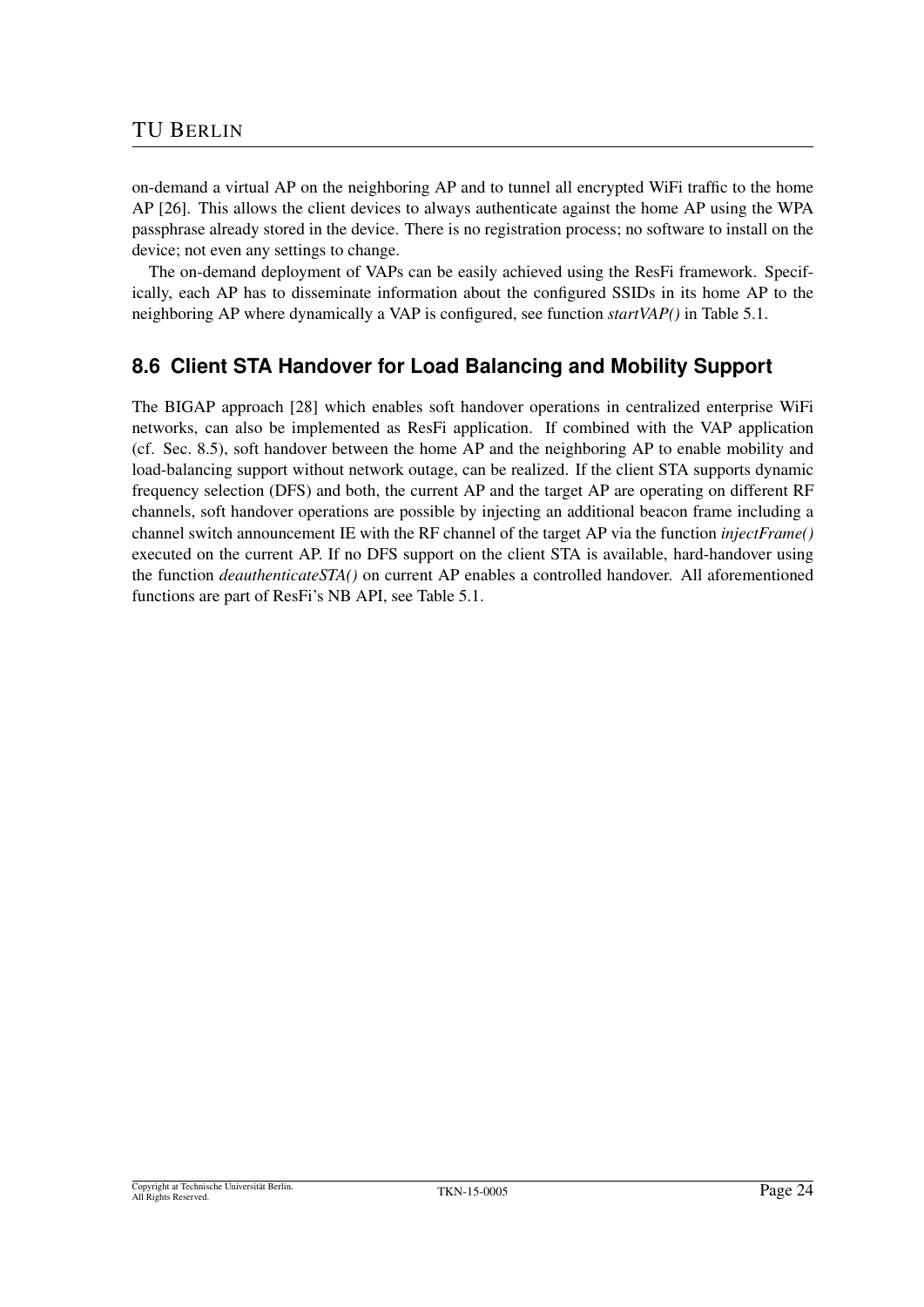# **Evaluation**

Our proposed framework is analyzed and evaluated by means of experiments in a WiFi testbed. Moreover, the expected control overhead in the wireless channel is analyzed analytically. An overview in which the overhead generated by the ResFi framework in its different mode of operation caused by channel switching and sending messages either via the wired backhaul or via the wireless channel is given in Table 9.1. The evaluation results of our proposed ResFi approach are further compared with the approach proposed by Manweiler [13] extended to multi-channel environments to which refer as  $RxIP_{++}$ .

### **9.1 Active vs. passive Scanning**

As described in Section 5, ResFi uses different modes of scanning depending on its operation state. In the boot-up phase in which the deafness of the AP is not as important as during the standard mode of operation, a full scan is used. After the boot-up is completed, a single frequency scan for a single SSID is utilized to keep the AP deafness as short as possible. To enable the analysis of the overhead of this approach we measured the timing of different active and passive scanning procedures (cf. Sec. 3) using diverse WiFi hardware. The results of this experiment are later used in Sec. 9.2 to calculate the overhead due to our frequent symmetric group encryption key change via the wireless channel.

#### **9.1.1 Methodology**

In this experiment we used different commercial off-the-shelf (COTS) WiFi hardware two connected via PCI and two connected via USB. The utilized WiFi chips are listed in Fig. 9.1 and 9.2. The experiments were executed on x86 machines with Ubuntu 14.04 LTS. The scanning calls were started using the command-line tool iw (cf. Sec. 6.3).

#### **9.1.2 Results**

The timing results of full WiFi scans are shown in Fig. 9.1. We see that independent of the scanning mode, the scanning durations strongly vary between different WiFi chips and connection technology. in general, chipsets connected via PCI show shorter scanning durations while USB connected chips are slower. However, when the two different scanning modes (passive or active) are evaluated it is obvious that active scanning is always superior to passive scanning w.r.t. to the scanning latency.

The results of the latency experiment of single frequency scans is depicted in Fig. 9.2, interestingly the connection type whether USB or PCI does not effect the scanning latency. Nevertheless, for single frequency scans active scanning is also always faster than passive scanning.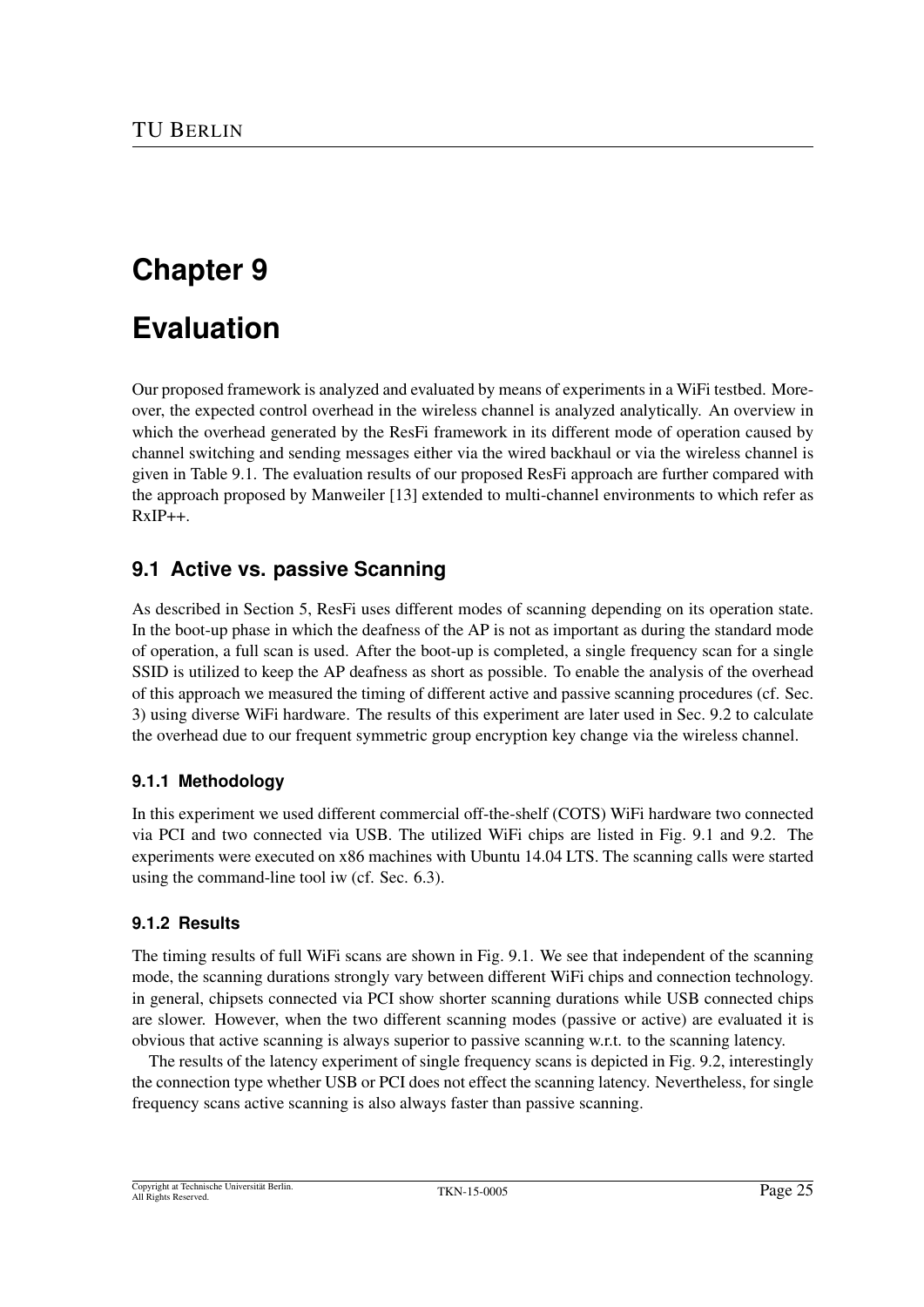

Figure 9.1: Scanning duration of a full scan (performed over all available WiFi channels, errorbar shows the standard deviation).



Figure 9.2: Scanning duration on single channel (errorbar shows the standard deviation).

Takeaways: Single frequency scans always provide the shortest latency in comparison to full scans (e.g. 30ms vs. 6300ms for AR9170). Active scanning is always faster than passive scanning.

### **9.2 Reconfiguration Overhead**

In the following we are analyzing the overhead in the wireless channel due to frequently changing the transient symmetric group encryption key.

#### **9.2.1 Methodology**

The overhead in the wireless channel is due to the transmission of probe request and reply packets which are sent on a basic bitrate (e.g. 6 Mbps in 802.11 $a/g$ ). Moreover, during a scanning operation for neighboring nodes the AP is deaf and cannot handle data transmissions of its associated client stations and hence is wasting valuable airtime. Moreover, an associated station may disassociate if it misses too many beacon frames. As shown in Section 9.1, the duration of a single active WiFi scan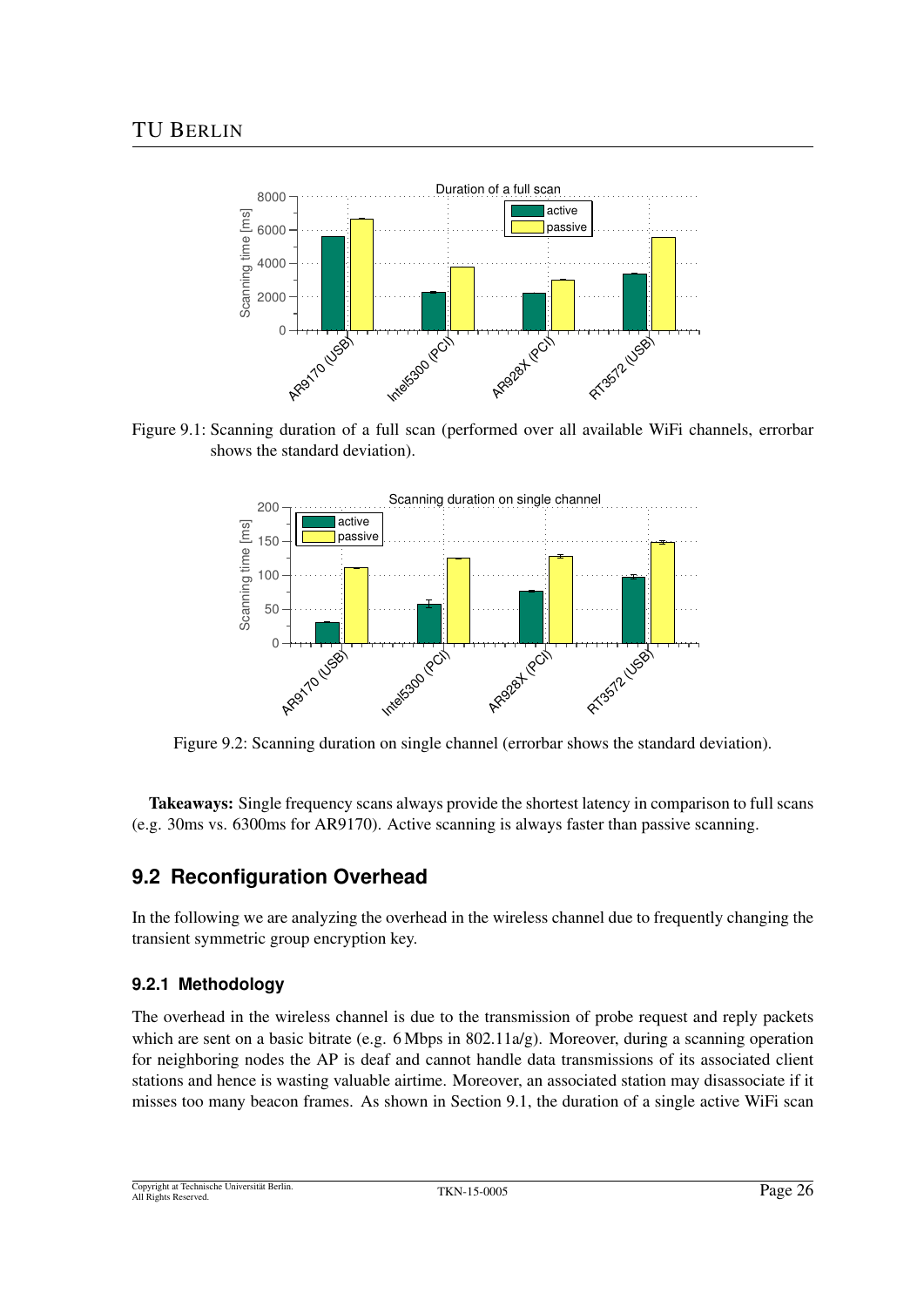| Tuble 9.1. O verneau and volu. |                                     |                                                                                              |                                                           |  |
|--------------------------------|-------------------------------------|----------------------------------------------------------------------------------------------|-----------------------------------------------------------|--|
|                                | <b>Operation</b>                    | Radio (IEEE 802.11)                                                                          | Backhaul                                                  |  |
|                                | change own group key                | for-each neighboring AP: send<br>probe response + small ResFi IE                             | for-each neighboring AP: send<br>Key Change Message (KCM) |  |
| Standard mode rec. KCM         |                                     | channel switch $\&$ send probe req.<br>(no ResFi IE)                                         | zero                                                      |  |
|                                | rec. probe req. $+$ big<br>ResFi IE | send probe response + big ResFi IE                                                           | zero                                                      |  |
|                                | rec. probe req.<br>(no<br>ResFi IE) | send probe response + small ResFi IE zero                                                    |                                                           |  |
| <b>Bootstrapping</b>           |                                     | for-each available Rf channel: chan-<br>nel switch $\&$ send probe request +<br>big ResFi IE | zero                                                      |  |

for a given SSID on a particular radio channel takes depending on the hardware between 30ms and 100ms. Hence, there is a tradeoff between the rate at which the reconfiguration takes place and the available airtime in the wireless channel for data communication.

Because in ResFi a reconfiguration at a single AP triggers the scanning operation of each neighboring AP the expected AP density plays a major role. For our analysis we analyzed the data provided bv the large-scale measurement campaign of Biswas et al. [4, 14] whereas the number of neighboring APs in the 2.4 and 5 GHz band is on average 16.8 and 5.1 respectively. To pay attention to virtual WiFi networks in which one physical AP broadcasts multiple SSID and BSSIDs, we only included BSSIDs into the results in which the RSSI, the OUI and the WiFi capabilities are different. Note, the overhead in 2.4 Ghz is also larger because the management frames (here probe requests and replies) are sent on a lower PHY bitrate, i.e. 1 vs. 6 Mbps.

Next, we give a detailed description of the overhead analysis for both the beacon stuffing approach used in RxIP++ which serves as baseline and the ResFi approach using probe request and reply management frames.

#### **RxIP++**

When using the approach from RxIP for dissemination of configuration data the overhead is due to the transmission of additional IEs in the beacon frames and the required scanning overhead in multi-channel environments. The overhead depends on the AP density as each AP performs a reconfiguration, i.e. the larger it is the more wireless frames need to be exchanged and more scanning operations need to be performed. For a network of *N* co-located, i.e. in communication range, APs the relative overhead for each AP can be computed as follows:

$$
O_{\text{RxIP++}} = \frac{1}{C} \times N \times T_{\text{Beacon-IE}} \times R_{\text{Beacon}} + (N-1)T_{\text{scan}} \tag{9.1}
$$

where *C* is the total number of channels available, *N* is the number of neighboring APs,  $T_{\text{Beacon–IE}}$ and  $R_{\text{Beacon}}$  are the additional beacon overhead and beacon interval (10 Hz) respectively. The first term represents the overhead due to the additional transmission of IE in beacon frames. Note, that due to multi-channel environment the APs are operating on different radio channels, hence to get the per channel overhead we have to divide by the number of channels. The second term represents the overhead due to scanning deafness.

Copyright at Technische Universität Berlin<br>All Rights Reserved. All Rights Reserved. TKN-15-0005 Page 27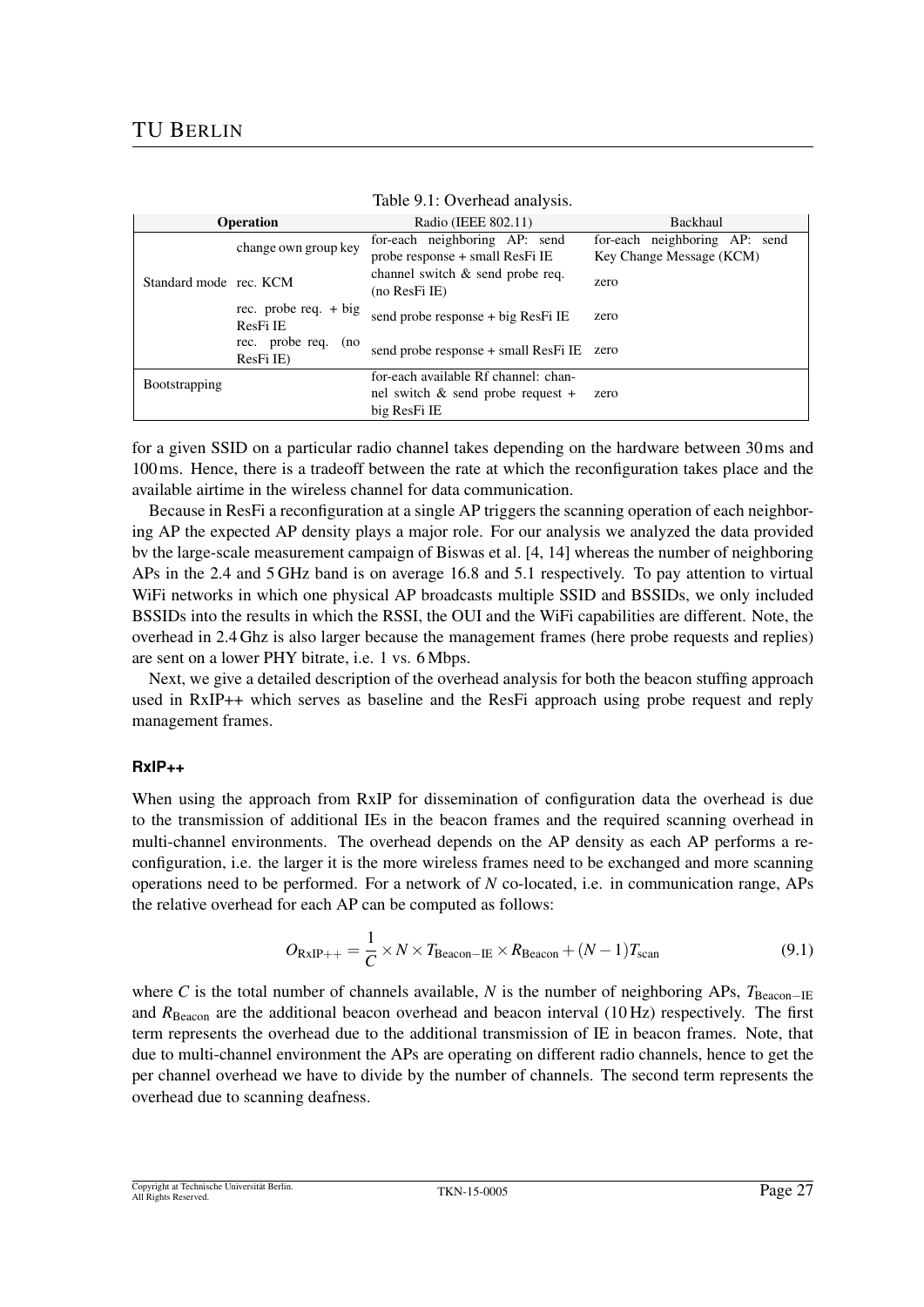

Figure 9.3: Impact of periodic group encryption key change ( $\Delta = 60s$ ) on the available airtime in the data channel.

#### **ResFi**

Next, we analyze the overhead of the ResFi approach:

$$
O_{\text{ResFi}} = (N-1)(T_{\text{PReq}} + T_{\text{PRep}}) + (N-1)T_{\text{scan}}
$$
  
+ 
$$
\frac{1}{C} \times (N-1) \times (N-2) \times (T_{\text{PReq}} + T_{\text{PRep}})
$$
(9.2)

where the first and third term represent the overhead due to transmission of probe request and reply messages and the second term accounts for deafness due to scanning procedure.

#### **9.2.2 Results**

Using equations 9.1 and 9.2 we are able to calculate the overhead for different AP densities, i.e. number of neighboring APs. Here we assume that each AP performs a single group encryption key update. Fig. 9.3 shows the relative available airtime in the wireless data channel with a update interval of 60s, i.e.  $1 - O_{\text{proposed}}$  and  $1 - O_{\text{Beacon}}$  respectively.

The results can be summarized as follows. In the 2.4 Ghz and the 5 Ghz band the overhead for a single reconfiguration is highest with RxIP++, whereas using the proposed ResFi approach which relies on probe request and probe response frames is superior in both bands for a reconfiguration period of 60 s and AP densities between 0 and 40.

Next, we analyze the impact of the reconfiguration rate on the available airtime in the wireless data channel. The results are shown in Fig. 9.4. From a practical point of view a maximum overhead of 1% is tolerable. Hence the maximum reconfiguration rate is pretty low, i.e. update every 60 and 20 s for the 2.4 and the 5 GHz band respectively. However, for the envisioned residential AP szenario it is still sufficient as we suggest to change the group encryption key every minute. Again the proposed ResFi approach is superior in both bands.

Takeaways: There is a clear tradeoff between reconfiguration rate and overhead in the wireless channel. The beacon-stuffing approach (RxIP++) is not feasible in real residential deployments with high AP densities.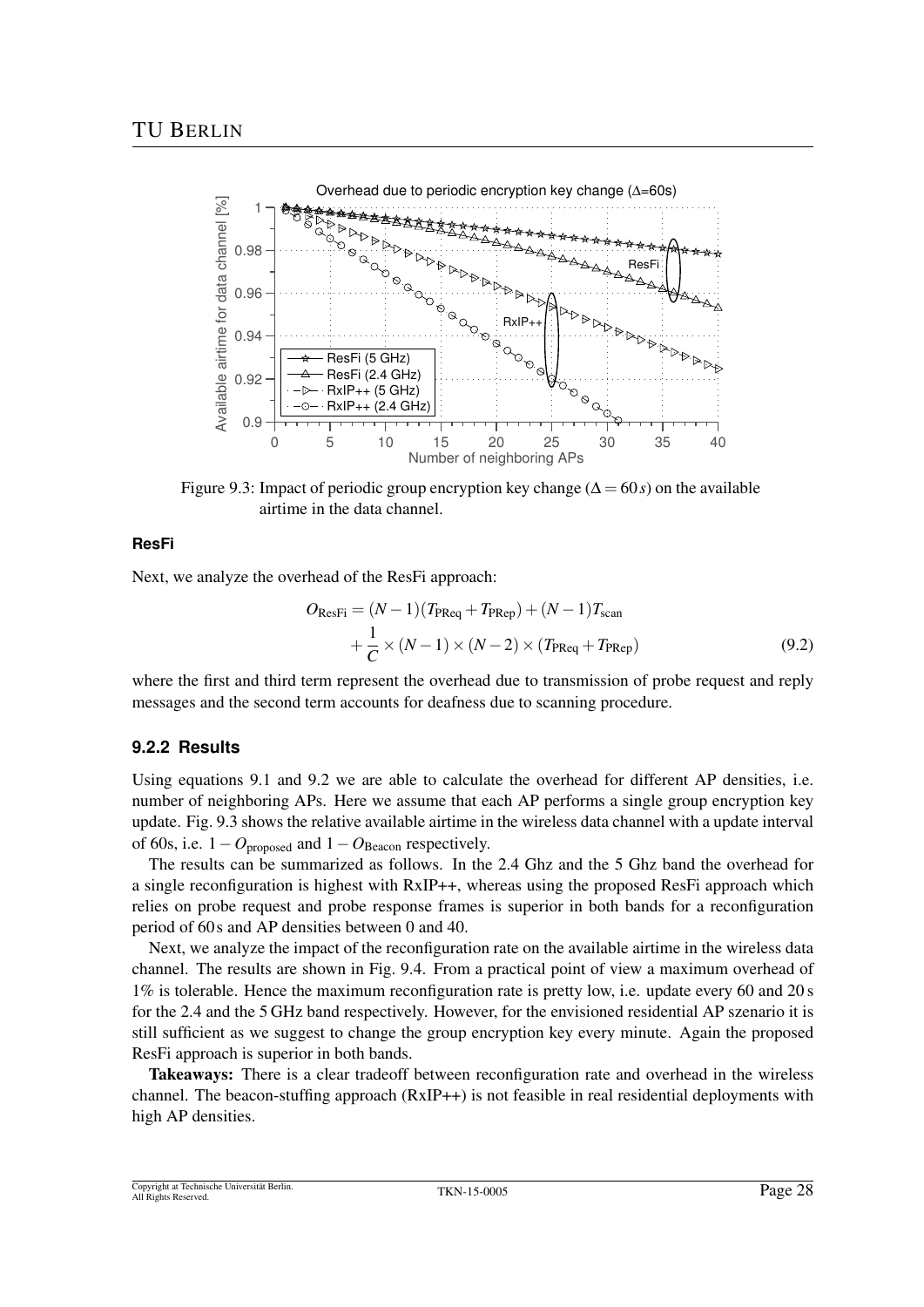

Figure 9.4: Tradeoff between encryption key change interval and available airtime in the data channel (*N* represents the number of neighbors each AP has).

### **9.3 Reconfiguration Latency**

#### **9.3.1 Methodology**

In this experiment we analyze reconfiguration latency in ResFi due to changing configuration data, e.g. group encryption session key. The reconfiguration latency is composed of the delay due to transmission of the key change message (KCM) over the wired out-of-band control channel as well as the scanning delay due to active scanning on a particular channel and given SSID.

We considered two different wired backhaul technologies. First, Gigabit Ethernet as a very low latency backhaul which we use in our testbed. It serves as a baseline. Second, the typically used backhaul technology in residential WiFi deployment, i.e. cable/DSL. For the latter we used the traffic control tool [6] to emulate the last-mile latency in residential WiFi deployments as reported by [25]. Note, the last-mile latency is the latency to the first hop inside the ISP's network and hence captures the latency of the access link (DSL/cable). According to [25] most users of cable ISPs are in the 0–10 ms interval whereas a significant proportion of DSL users have last-mile latencies of more than 20 ms, with some users seeing last-mile latencies up to 60 ms.

For the experiments we used x86 machines with Ubuntu 14.04 LTS and Linksys AE1000 WiFi USB sticks using Ralink rt2800 chipsets as APs.

#### **9.3.2 Results**

The results are shown in Fig. 9.5. We see that in the worst case, i.e. DSL, the reconfiguration latency is around 165 ms which is 58 % higher as compared to Gigabit LAN.

Takeaways: Due to the reconfiguration latency configuration data like the used group encryption session key exchanged on the wireless channel can be changed at most  $6\times$  per second when assuming the scenario with worst-case DSL backhaul access. This is more than sufficient to achieve a high level of security.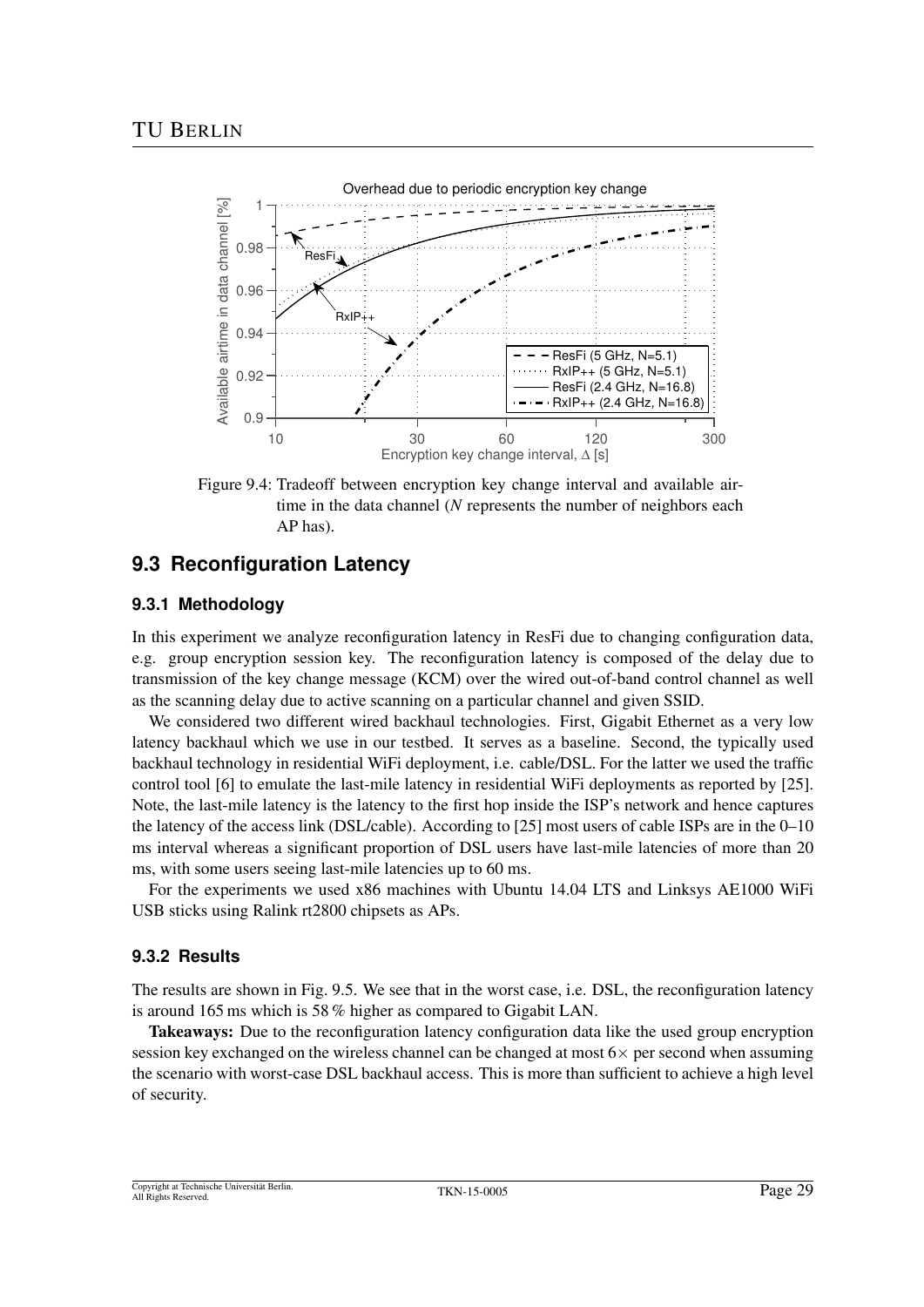

Figure 9.5: Reconfiguration latency due to changing encryption key (Confidence  $≥ 95%$ ).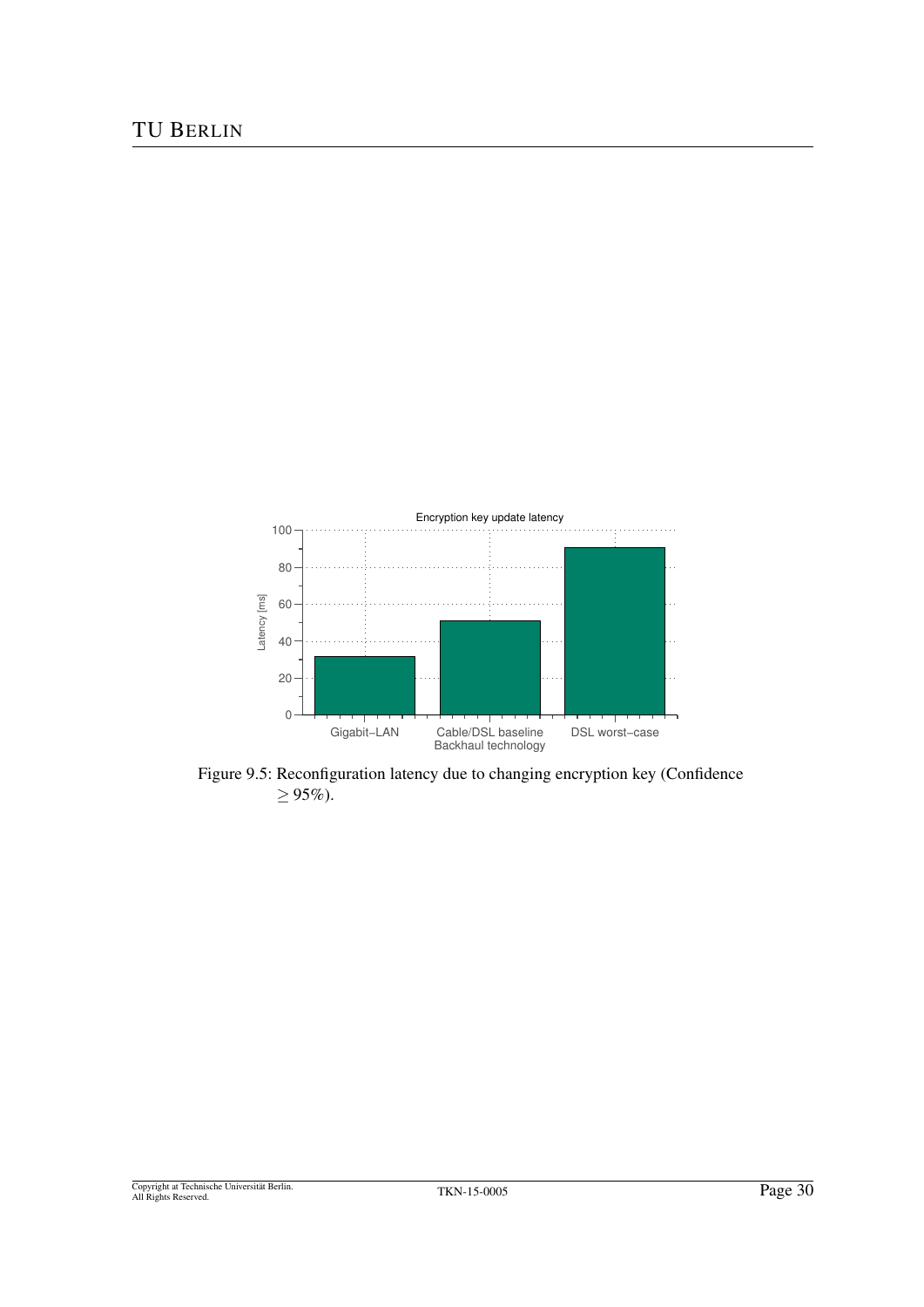# **Conclusions and Areas for further research**

Up to our knowledge we have presented the first proposal of a holistic platform supporting automatic establishment of secure connectivity within a definable scope of neighborhood and set of resource management supporting functions for residential WiFi networks. Our proposal allows usage of legacy hardware and avoids violation of the existing management borders following out of the fragmented ownership structure. ResFi was prototypically implemented and the source code is provided to the community as open source. We believe that there is a clear need for such a solution.

On our side the following further areas of work on this framework have been already identified:

- 1. Many RRM require rather tight time synchronization among the nodes. So far ResFi relies on Network Time Protocol (NTP [15]) to time synchronize over the Internet backhaul which achieves only an accuracy of 10s of ms in WAN networks. We intend to extend ResFi to provide over-the-air time synchronization using either 802.11 beacons [13] or using 802.11 management frames for exchanging IEEE 1588 Precision Time Protocol (PTP) frames [9].
- 2. The semantics of the network load a notion introduced in our API is not unique. Different function of the air time utilization, number of neighbors etc. have been used in the past in this context. While in the actual version we consider the air time utilization on the actually used channel as the metric of the network load, we consider offering a possibility to introduce in a flexible way a definition of this parameter.
- 3. The notion of one-hop neighborhood is not unique, either. At this moment we include in the one-hop neighborhood any AP which provides a decodable probe response to a probe request broadcasted with the lowest bit rate. This notion might be generalized by attributing to the probe exchange some constraints on power with which this exchange is performed.

While we believe to have covered a reasonable set of requirements while keeping the solution relatively simple, we have so far verified its merits only using a few very simple case studied. We hope that usage of this framework (enhanced by the open source approach) for more complex RRM functions might lead to its further improvement.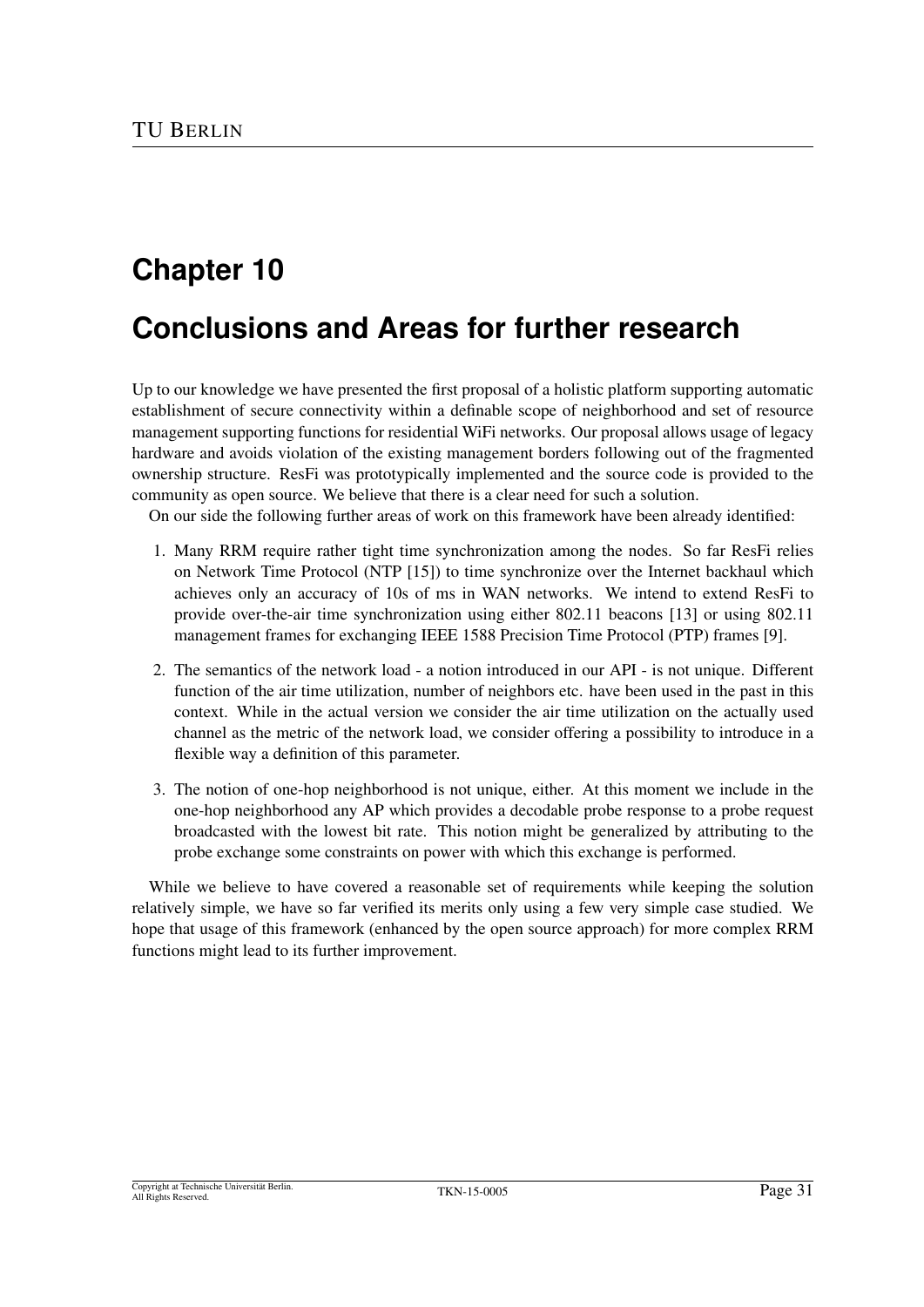# **Bibliography**

- [1] Aditya Akella, Glenn Judd, Srinivasan Seshan, and Peter Steenkiste. Self-management in chaotic wireless deployments. In *Proceedings of the 11th Annual International Conference on Mobile Computing and Networking*, MobiCom '05, pages 185–199, New York, NY, USA, 2005. ACM.
- [2] Stefano Basagni. Distributed clustering for ad hoc networks. In *Parallel Architectures, Algorithms, and Networks, 1999.(I-SPAN'99) Proceedings. Fourth InternationalSymposium on*, pages 310–315. IEEE, 1999.
- [3] Johannes Martin Berg. Iw wireless configuration tool. *http://git.kernel.org/cgit/linux/kernel/ git/jberg/iw.git*, October 2015. Accessed: 2015-10-28.
- [4] Sanjit Biswas, John Bicket, Edmund Wong, Raluca Musaloiu-E, Apurv Bhartia, and Dan Aguayo. Large-scale measurements of wireless network behavior. In *Proceedings of the 2015 ACM Conference on Special Interest Group on Data Communication*, pages 153–165. ACM, 2015.
- [5] Cisco. Radio Resource Management under Unified Wireless Networks. Technical Report 71113, May 2010.
- [6] Bert Hubert. tc show / manipulate traffic control settings. *http://lartc.org/manpages/tc.txt*, December 2001. Accessed: 2015-12-16.
- [7] iMatix Corporation. Zmq code connected. *http://zeromq.org/*, January 2014. Accessed: 2015- 10-28.
- [8] M. Kubisch, H. Karl, A. Wolisz, L.C. Zhong, and J. Rabaey. Distributed algorithms for transmission power control in wireless sensor networks. In *Wireless Communications and Networking, 2003. WCNC 2003. 2003 IEEE*, volume 1, pages 558–563 vol.1, March 2003.
- [9] K Lee, John C Eidson, Hans Weibel, and Dirk Mohl. Ieee 1588-standard for a precision clock synchronization protocol for networked measurement and control systems. In *Conference on IEEE*, volume 1588, page 2, 2005.
- [10] Frank Y Li, Arild Kristensen, and Paal Engelstad. Passive and active hidden terminal detection in 802.11-based ad hoc networks. In *Proceedings of IEEE international conference on computer communications*, 2006.
- [11] Dwayne Litzenberger. Pycrypto the python cryptography toolkit. *https://www.dlitz.net/software/pycrypto/t*, October 2015. Accessed: 2015-10-29.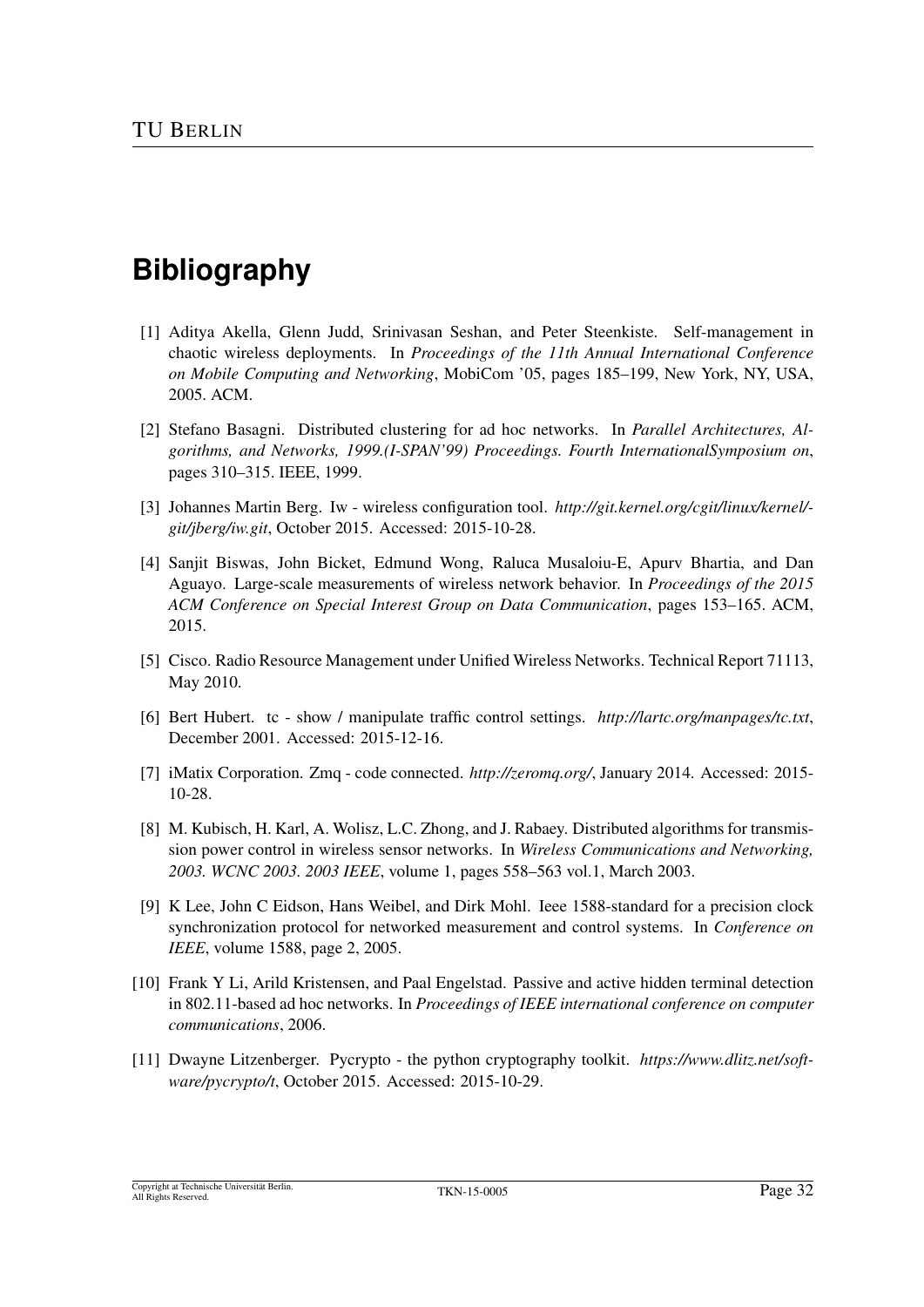- [12] Jouni Malinen. hostapd: Ieee 802.11 ap, ieee 802.1x/wpa/wpa2/eap/radius authenticator. *https://w1.fi/hostapd/*, January 2013. Accessed: 2015-10-28.
- [13] Justin Manweiler, Peter Franklin, and Romit Roy Choudhury. RxIP: Monitoring the health of home wireless networks. In *INFOCOM, 2012 Proceedings IEEE*, pages 558–566. IEEE, 2012.
- [14] Meraki. sigcomm-2015 interfering-networks. *http://dl.meraki.net/sigcomm-2015/interfering networks/*, June 2015. Accessed: 2015-11-02.
- [15] David Mills, Jim Martin, Jack Burbank, and William Kasch. Network time protocol version 4: Protocol and algorithms specification. Technical report, 2010.
- [16] mininet.org. Mininet an instant virtual network on your laptop (or other pc). *http://mininet.org/*, 2015. Accessed: 2015-12-16.
- [17] Arunesh Mishra, Suman Banerjee, and William Arbaugh. Weighted coloring based channel assignment for WLANs. *ACM SIGMOBILE Mobile Computing and Communications Review*, 9(3):19–31, 2005.
- [18] Rohan Murty, Jitendra Padhye, Ranveer Chandra, Alec Wolman, and Brian Zill. Designing High Performance Enterprise Wi-Fi Networks. In *NSDI*, volume 8, pages 73–88, 2008.
- [19] Rohan Narayana Murty, Jitendra Padhye, Alec Wolman, and Matt Welsh. An Architecture for Extensible Wireless LANs. In *HotNets*, pages 79–84, 2008.
- [20] Aerohive Networks. Radio Resource Management in HiveOS. Technical report, 2011.
- [21] Ashish Patro and Suman Banerjee. COAP: A Software-Defined Approach for Home WLAN Management Through an Open API. *SIGMOBILE Mob. Comput. Commun. Rev.*, 18(3):32–40, January 2015.
- [22] Jinghao Shi, Liwen Gui, Dimitrios Koutsonikolas, Chunming Qiao, and Geoffrey Challen. A little sharing goes a long way: The case for reciprocal wifi sharing. In *Proceedings of the 2Nd International Workshop on Hot Topics in Wireless*, HotWireless '15, pages 6–10, New York, NY, USA, 2015. ACM.
- [23] Vivek Shrivastava, Nabeel Ahmed, Shravan Rayanchu, Suman Banerjee, Srinivasan Keshav, Konstantina Papagiannaki, and Arunesh Mishra. Centaur: realizing the full potential of centralized wlans through a hybrid data path. In *Proceedings of the 15th annual international conference on Mobile computing and networking*, pages 297–308. ACM, 2009.
- [24] Vivek Shrivastava, Nabeel Ahmed, Shravan Rayanchu, Suman Banerjee, Srinivasan Keshav, Konstantina Papagiannaki, and Arunesh Mishra. CENTAUR: realizing the full potential of centralized wlans through a hybrid data path. In *Proceedings of the 15th annual international conference on Mobile computing and networking*, pages 297–308. ACM, 2009.
- [25] Srikanth Sundaresan, Walter De Donato, Nick Feamster, Renata Teixeira, Sam Crawford, and Antonio Pescape. Broadband internet performance: a view from the gateway. In ` *ACM SIG-COMM computer communication review*, volume 41, pages 134–145. ACM, 2011.